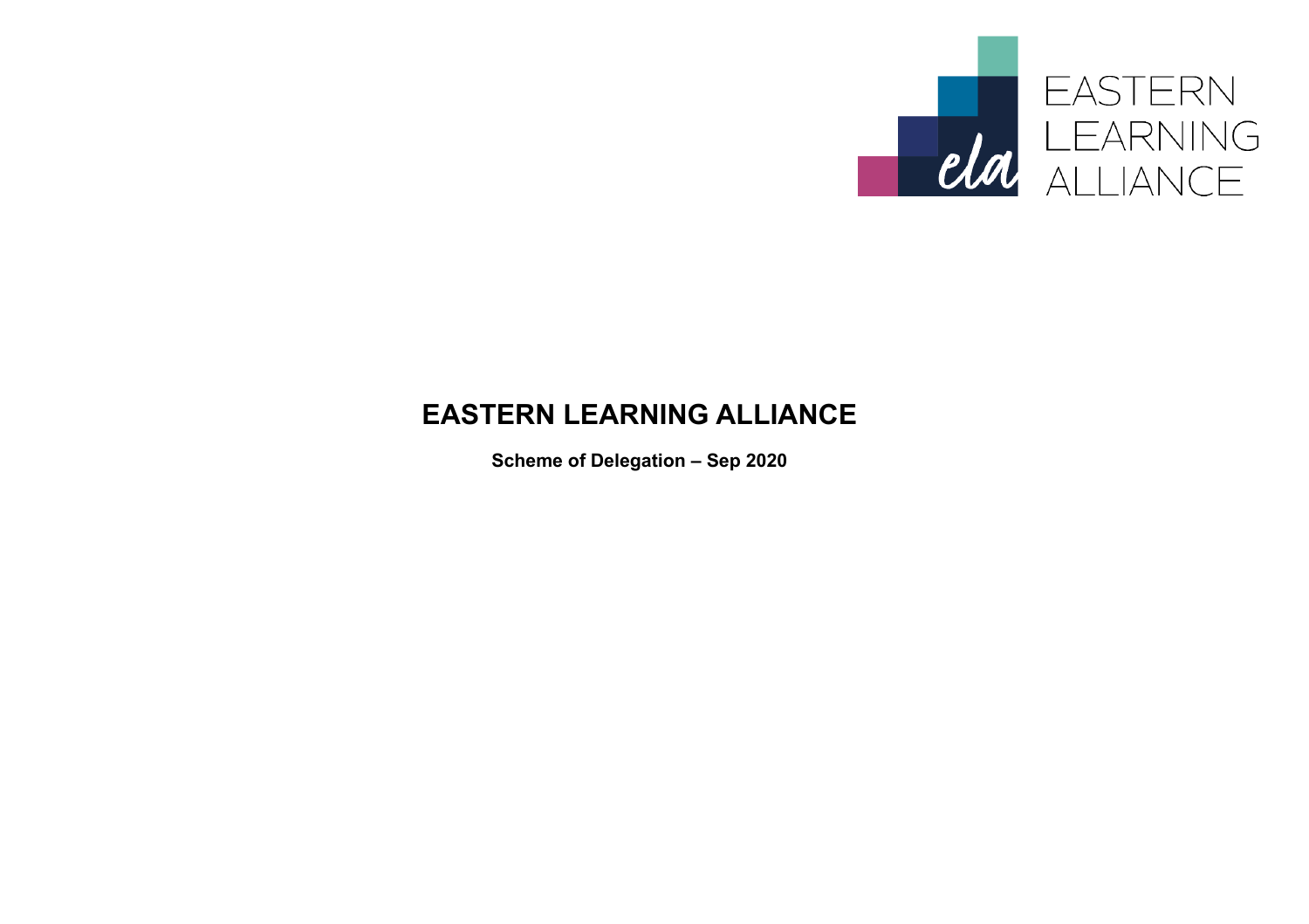# **Introduction**

#### **Who we are**

Eastern Learning Alliance (ELA) is a Multi-Academy Trust (MAT) that was formed from the merger of Cambridgeshire Educational Trust and the Morris Education Trust in September 2020. Legally, MATs are exempt charitable companies limited by guarantee – our registered company number is 07899393. As a charitable company we have the main "charitable object" of providing educational services to the communities we serve. A secondary object allows us to provide leisure facilities to our communities – for example through sports centres and room lettings. Our detailed charitable objects can be found in our Articles of Association.

Our Trust brings together educationalists who share a set of common values which ensure all members of our communities can relish the joy of learning through being part of an innovative, collaborative and inspiring educational environment.

We wish every student in our care to thrive and achieve their potential. In order to do this students need excellent teaching, support and care; these aspects should be delivered so that they are inclusive and accessible for every student and member of our community.

Our communities of schools, sports and leisure and adult learning centres are all focused on increasing opportunities for the enjoyment of lifelong learning. We welcome schools on the journey of lifelong learning who are excited by and committed to these shared values.

#### **Our vision and values**

Our family of schools and colleges are individual in character but united by the following vision:

- To build a better world through education.
- To enable all students to achieve their full potential.

Our schools will pursue this vision, underpinned by these values:

- Excellent outcomes in progress, attainment and development accessible to all
- No barrier to participation through diversity or individual needs
- Compassionate school cultures, underpinned by positive human relationships
- Access for all to lifelong learning
- Staff who are enthused by their own learning and professional development, fostering a passion for learning in their students

#### Eastern Learning Alliance – Scheme of Delegation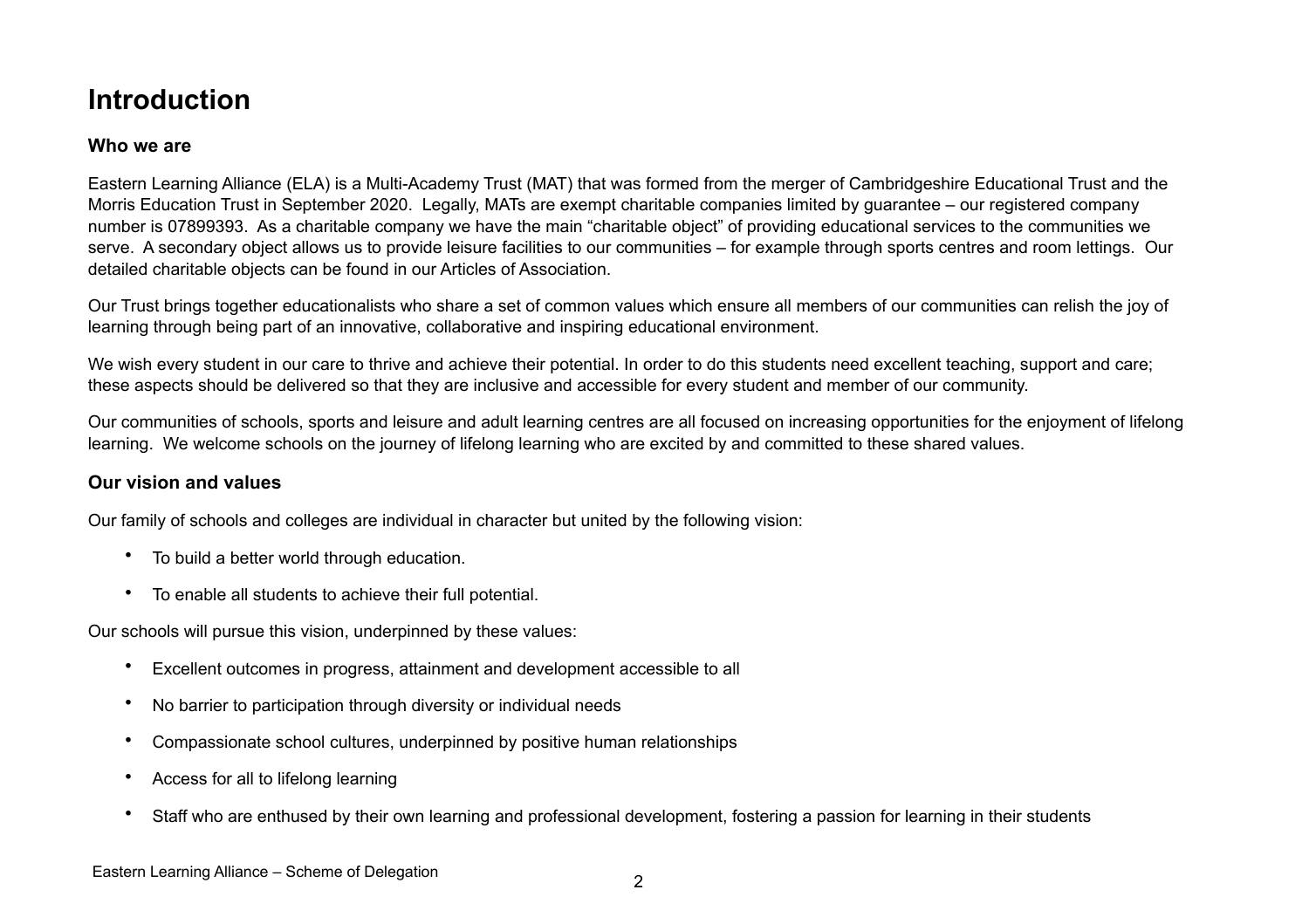- Education that prepares each student to become a responsible global citizen
- Recognition of the school's role in serving the needs of the local community.

#### **How we aim to deliver on our vision and values**

Our mission is to achieve our vision and values by:

- Developing and growing a family of local schools operating successfully as a MAT of mixed phases and settings
- Creating a love of learning in students and providing access for all to lifelong learning
- Supporting students to flourish and thrive in a climate of 'high challenge, low threat'
- Being at the forefront of inclusive practice in education and celebrating diversity in all aspects of school life
- Giving staff and student wellbeing a high priority
- Encouraging and enabling staff to take an active part in both in-house and external high-quality CPD programmes
- Ensuring the Trust grows through efficient and effective use of all resources, and maximises income generation consistent with the values of the Trust
- Communicating successfully and engaging positively with all stakeholders of the Trust
- Ensuring the Trust continues to fulfil its role appropriately at the heart of each of the communities it serves.

# **What is a "Scheme of delegation" (SoD)**

The Trust is run by a board of trustees that is accountable to the Secretary of State for Education for the performance of each academy within the Trust – the Board has overall legal responsibility for the operation of the MAT and the academies within it. This SoD sets out how the Board delegates some of its responsibilities to different parts of its organizational structure (the CEO, the LGBs and the academy Principals), though the Board always retains ultimate responsibility.

In particular, in tune with our vision, the Board wants to use the skills and knowledge of Local Governing Bodies to help it challenge and support the professionals working within its academies, in order to provide the best outcomes for every child and young person in the Trust.

Note: for a full picture, the SoD should be read in conjunction with other relevant documents of the Trust – the Memorandum and Articles of Association, Funding Agreement(s), the Financial Control Procedures and other supporting documents.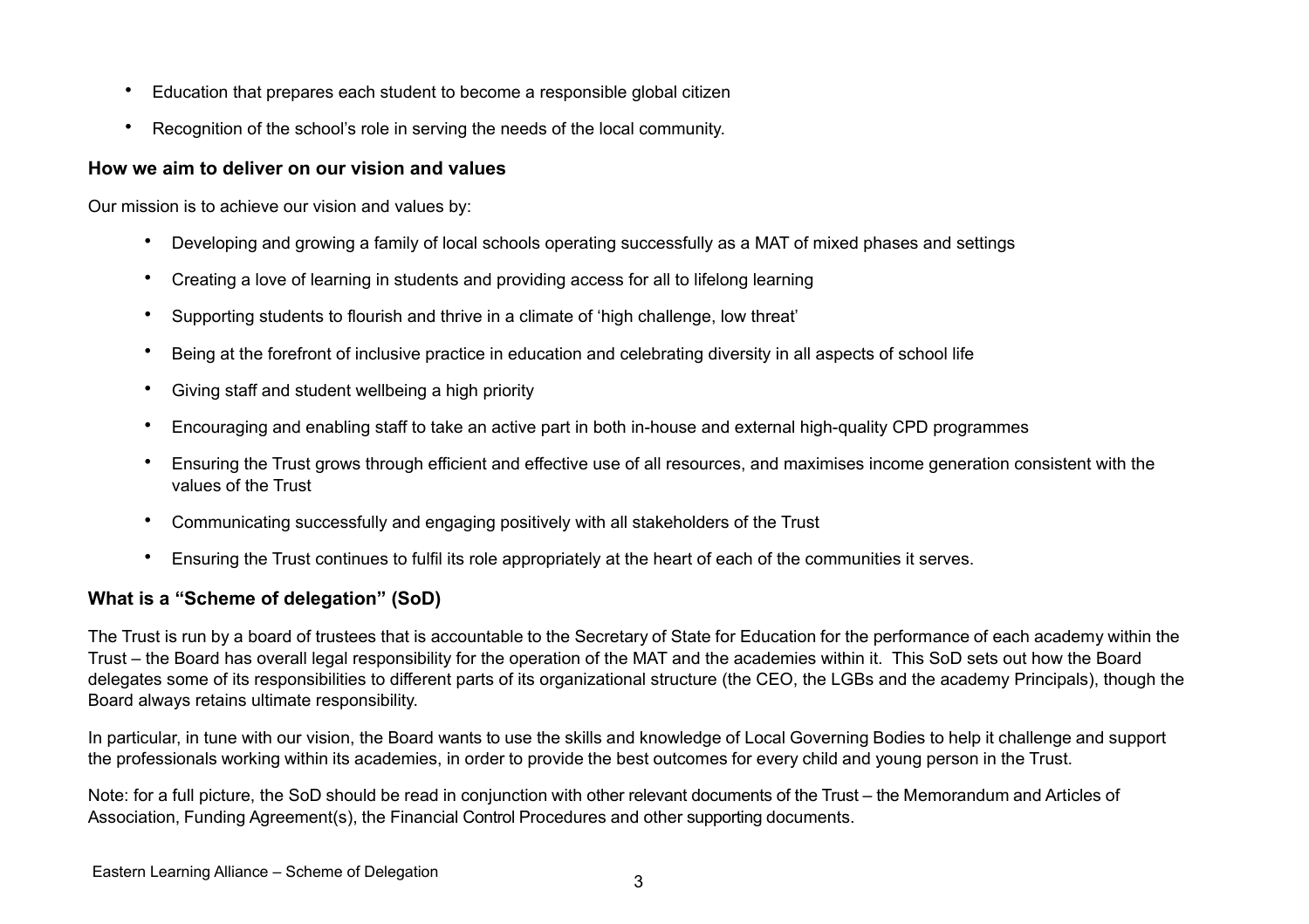# **Roles and Responsibilities**

#### **The Members**

The members are akin to shareholders in a commercial company and control the direction of the academy Trust through the appointment of Trustees and control of the governance structure of the Trust.

The Articles of Association describe how Members are recruited and replaced; there must be at least three Members, although the DfE prefer at least five.

# **The Board of Trustees (the 'Board')**

The MAT is an exempt charitable company and so the Trustees have the responsibilities and obligations of both charity trustees and company directors. Note that the terms 'trustees' and 'directors' as well as 'trust' and 'board' can be used interchangeably and have the same meaning in this document.

The Board has ultimate responsibility for the effective running of the Trust and the individual academies within it. The Board may decide to form committees with delegated responsibilities to carry out certain of its functions - the term 'Board' will therefore include any such committees/boards that may be formed from time to time.

# **The Chief Executive Officer (the 'CEO')**

A significant number of responsibilities under the SoD are delegated by the Board to the CEO. As the CEO may choose to delegate some of these functions to members of the central team, the reference to 'CEO' may include the Chief Operating Officer or other staff employed centrally. The CEO is responsible to the Board for the overall leadership of the Trust including legal responsibility for all schools in the Trust. The CEO is also appointed by the Board as the Accounting Officer for the Trust and has responsibilities to the DfE and the ESFA for the propriety of the trust's financial matters according to the Academies Financial Handbook and the Trust's funding agreement.

# **The Principal(s)**

The 'Principal' is the senior teacher in a school; in some schools this role is called the 'Headteacher'. The Principal will be assigned delegated powers but may choose to delegate these further to another member of staff e.g. Finance Manager or Vice Principal. Where the document refers to 'Principal' this may include other staff members who have been delegated responsibilities, with the understanding that the ultimate responsibility lies with the Principal.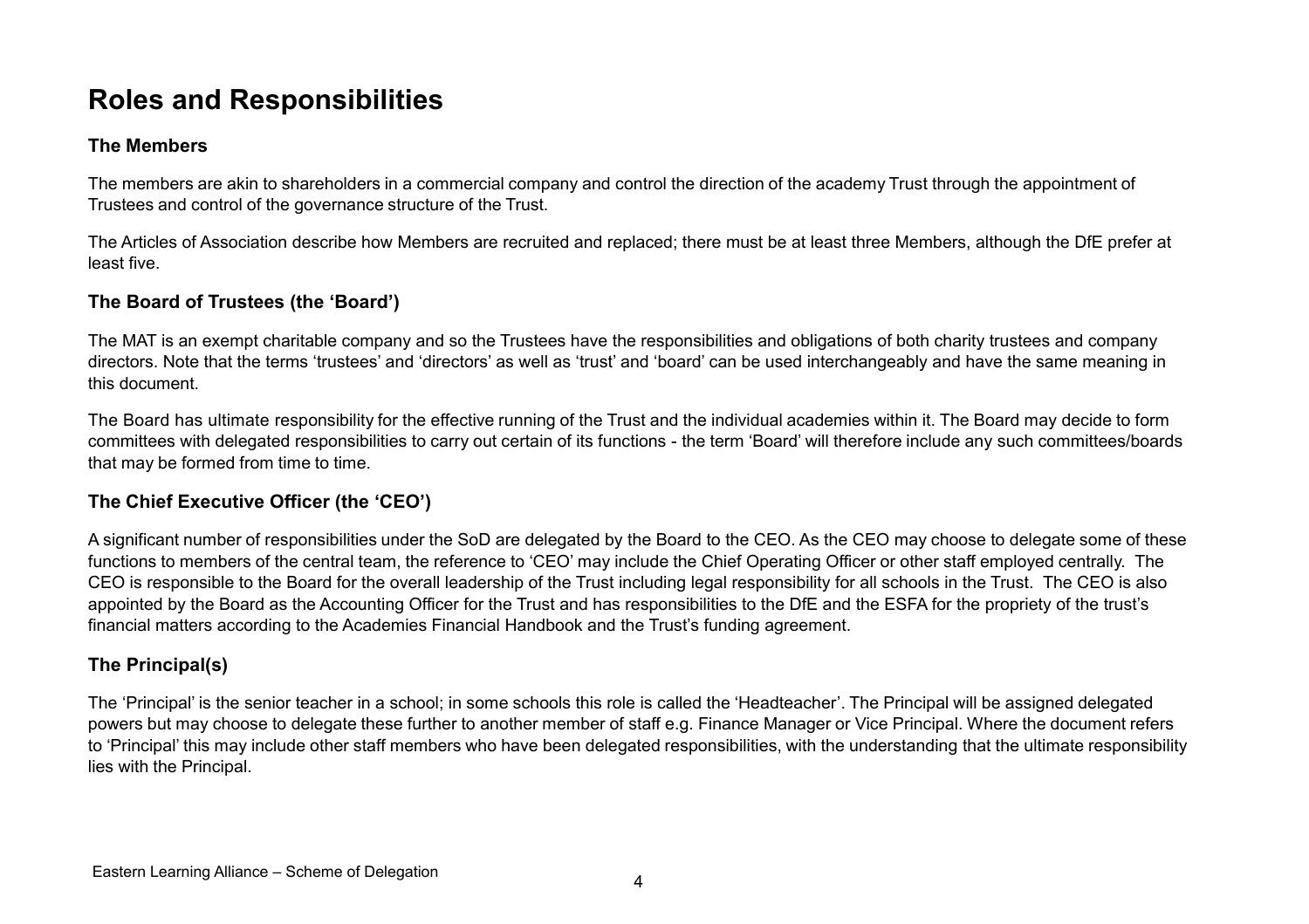### **The Local Governing Bodies (the 'LGB's)**

The Board delegates some of its powers within the SoD to Local Governing Bodies (LGBs) to be established within each school. These support the successful operation of each individual academy and form a link between the school and the Board. The LGB may choose to delegate some of these powers to smaller committees or the Principal as it deems fit to fulfil its responsibilities. Where the document refers to the 'LGB' this may include such committees or further delegation, but with the understanding that the ultimate responsibility lies with the LGB.

The LGB is responsible for monitoring pupil progress and attainment; monitoring school strategic priorities; providing local governance and assistance to the trustees in the fulfillment of their duties; and oversight of school budget management. The LGB may raise issues with the Board at any time they see fit, but there should be at least a termly update from the LGB Chair for discussion with the Board covering any issues of concern that the LGB has, as well as how well the LGB considers the school to be performing. The Board will appoint a nominated trustee to each member school. This trustee is expected to attend a minimum of one LGB meeting a term and should work with the LGB Chair to ensure there is good two-way communications between the Board and the LGB.

### **Local Governing Body Structure**

The make-up of the Local Governing Body will depend on the whether or not the academy is a sponsored academy and also its school 'Ofsted' category prior to conversion as set out in the funding agreement. This structure may be amended if governance is identified as a weakness in the regular monitoring of the work of the academy. The Board has a suggested model of 12 governors for LGBs, although this may be varied to take account of local circumstances with Board approval. A typical composition would be:

| <b>Type of Member</b>          | <b>Number</b> | Term of Office | How they are appointed or elected                                                     |
|--------------------------------|---------------|----------------|---------------------------------------------------------------------------------------|
| Principal (Head of School)     |               | Indefinite     | By appointment to the post                                                            |
| <b>Community Governor</b>      | 4+            | 4 years        | Appointed by the Board following consultation with or proposal from the<br><b>LGB</b> |
| <b>Teaching staff Governor</b> | $1 - 2$       | 4 years        | Teacher election – secret ballot to be organised by the relevant Academy              |
| Associate staff Governor       |               | 4 years        | Associate staff election – secret ballot to be organised by the relevant<br>Academy   |
| <b>Parent Governor</b>         | 4             | 4 years        | Parent election – secret ballot to be organised by the relevant Academy               |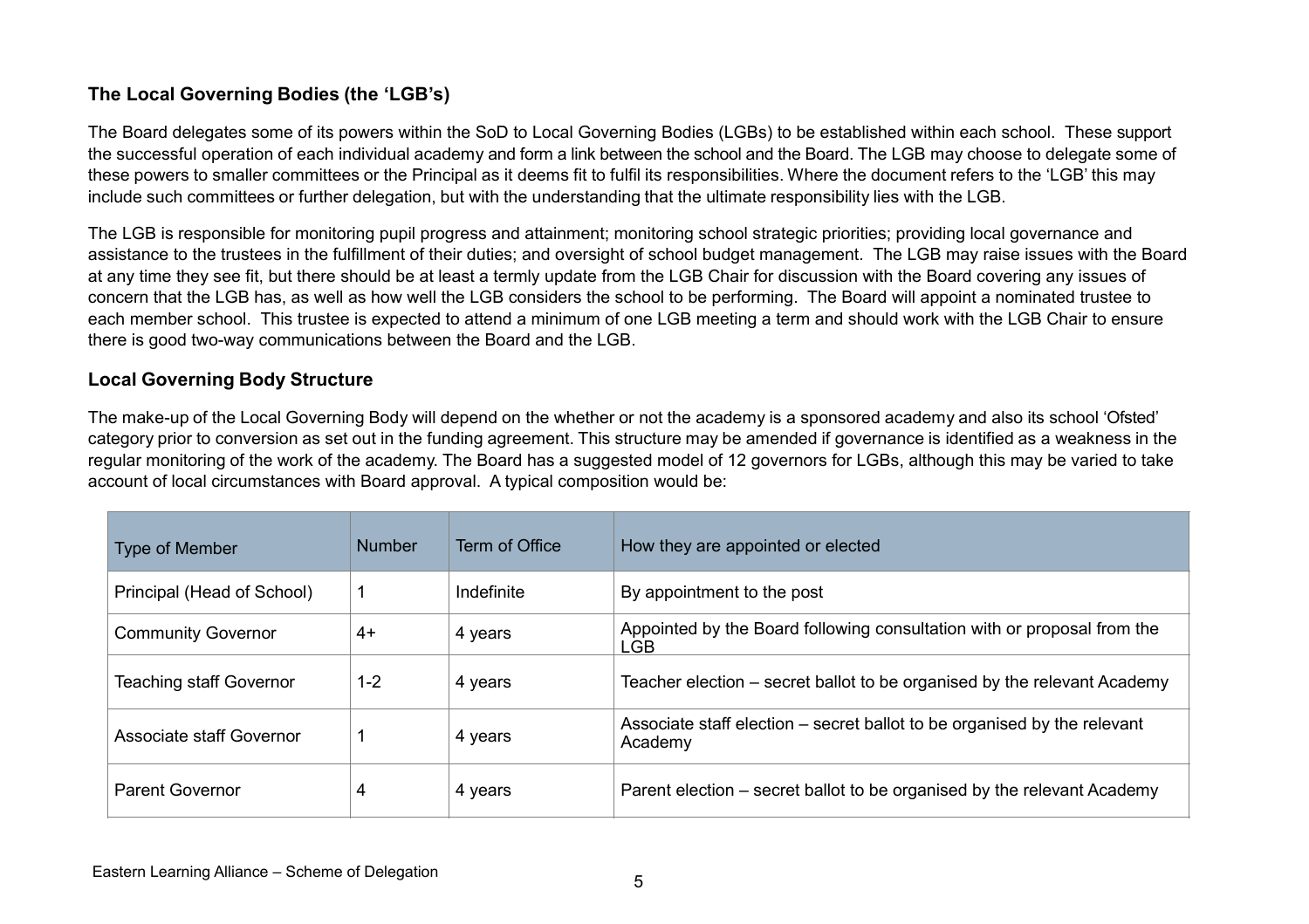| <b>Clerk</b><br><b>to the LGB</b> | Indefinite | appointed by the LGB<br>To be |
|-----------------------------------|------------|-------------------------------|
|-----------------------------------|------------|-------------------------------|

Any Trustee is entitled to attend any LGB meeting, though will not be counted towards the quorum for that meeting. The LGB may also have associate members who do not count towards the quorum and do not have voting rights. The quorum for any LGB meeting will be 4 members or (where greater) any one third of the total number of LGB members in office at the time of the meeting.

#### **Term of office and resignation/removal**

The qualifications for being eligible to sit on the LGB are, as for the Trustees, set out in the Articles of Association. LGB members will be required to sign a form indicating their eligibility prior to appointment. Every LGB member will be required to have a satisfactory enhanced DBS check prior to appointment. The term of office for all governors will be 4 years except for the Principal who is an ex-officio member. Any LGB member who is elected/appointed as a parent member of the LGB and whose child leaves the academy to move on to their next stage of education may serve out their term of office. The Principal and staff LGB members will no longer sit on the LGB if they no longer work at the academy. Governors may be removed by the body that appointed them except for elected Parent Members who may be removed by the Board.

The Board may remove any member who, in its reasonable opinion, has become ineligible to sit on the LGB as set out in the Articles or who has acted in a manner that brings the Trust or the academy into any kind of disrepute.

# **Delegated Powers**

The powers delegated by the Board are set out below. The Board reserves the right to overrule this scheme if at any point it judges the relevant person/body is not acting in the best interests of the Trust or the children and young people for which that person/body is responsible. Other than in exceptional circumstances, this would only occur after the Board has given appropriate warning of its concerns and an opportunity to address them.

| <b>1. GOVERNANCE</b>                          |                  |                                       |                                               |                                        |                                          |  |
|-----------------------------------------------|------------------|---------------------------------------|-----------------------------------------------|----------------------------------------|------------------------------------------|--|
| <b>Responsibility</b>                         | <b>Principal</b> | <b>Local Governing</b><br><b>Body</b> | <b>CEO and other officers</b><br>as specified | <b>Board</b>                           | <b>Members</b>                           |  |
| Agree and amend<br>Articles of<br>association |                  |                                       |                                               | Proposes amendments<br>to the articles | Approve<br>amendments<br>to the articles |  |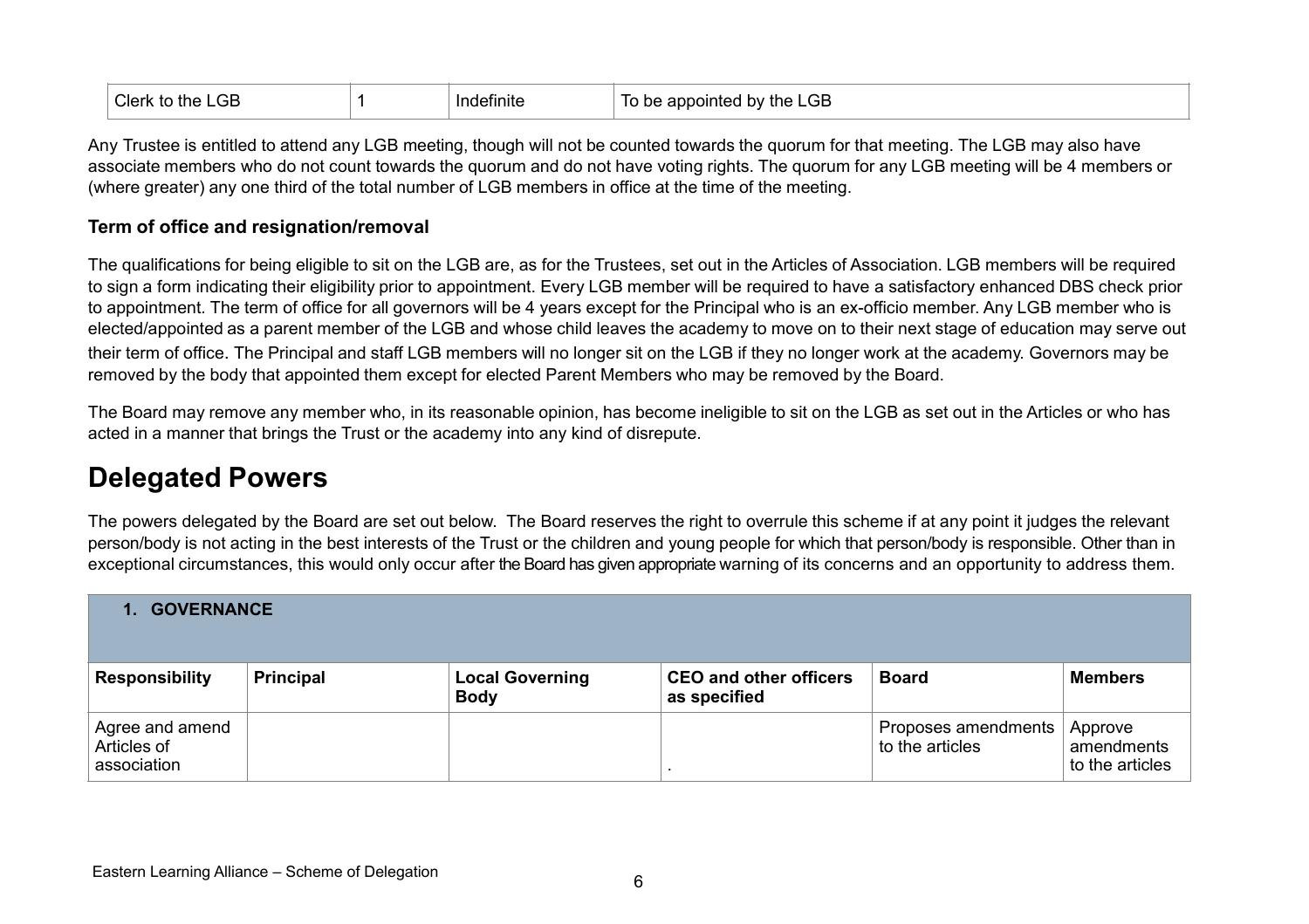| <b>GOVERNANCE</b><br>$1_{-}$         |                                                                                                                                                                                                                     |                                                                                                                                                                                                                                                                                            |                                               |                                                                                                                                                                                                                                |                                                            |  |
|--------------------------------------|---------------------------------------------------------------------------------------------------------------------------------------------------------------------------------------------------------------------|--------------------------------------------------------------------------------------------------------------------------------------------------------------------------------------------------------------------------------------------------------------------------------------------|-----------------------------------------------|--------------------------------------------------------------------------------------------------------------------------------------------------------------------------------------------------------------------------------|------------------------------------------------------------|--|
| <b>Responsibility</b>                | <b>Principal</b>                                                                                                                                                                                                    | <b>Local Governing</b><br><b>Body</b>                                                                                                                                                                                                                                                      | <b>CEO and other officers</b><br>as specified | <b>Board</b>                                                                                                                                                                                                                   | <b>Members</b>                                             |  |
| Appoint/remove<br><b>Members</b>     |                                                                                                                                                                                                                     |                                                                                                                                                                                                                                                                                            |                                               |                                                                                                                                                                                                                                | Members and<br>their<br>appointing<br>bodies               |  |
| Appoint/remove<br><b>Trustees</b>    |                                                                                                                                                                                                                     |                                                                                                                                                                                                                                                                                            |                                               | Co-opts Trustees in<br>line with Articles                                                                                                                                                                                      | Appointment<br>of trustees<br>confirmed by<br>the Members. |  |
| Appoint and<br>remove LGB<br>members | Administers the parent<br>governor election<br>process and makes<br>recommendations to<br>LGB if too few parents<br>stand.<br>Administers the election<br>process for teaching and<br>associate staff<br>governors. | Recommends community<br>(Trust-appointed)<br>governors following<br>appointments process<br>and based on LGB self-<br>evaluation and skills audit.<br>Arranges for the election<br>of parent, teaching and<br>associate staff LGB<br>members.<br>Appoints co-opted<br>members if required. | Oversees the LGB<br>appointments process.     | Appoints community<br>governors on the<br>recommendation of<br>the LGB<br><b>Monitors effectiveness</b><br>of LGBs, references<br><b>LGB</b> self-evaluation<br>and skills audits to<br>inform decisions about<br>appointments |                                                            |  |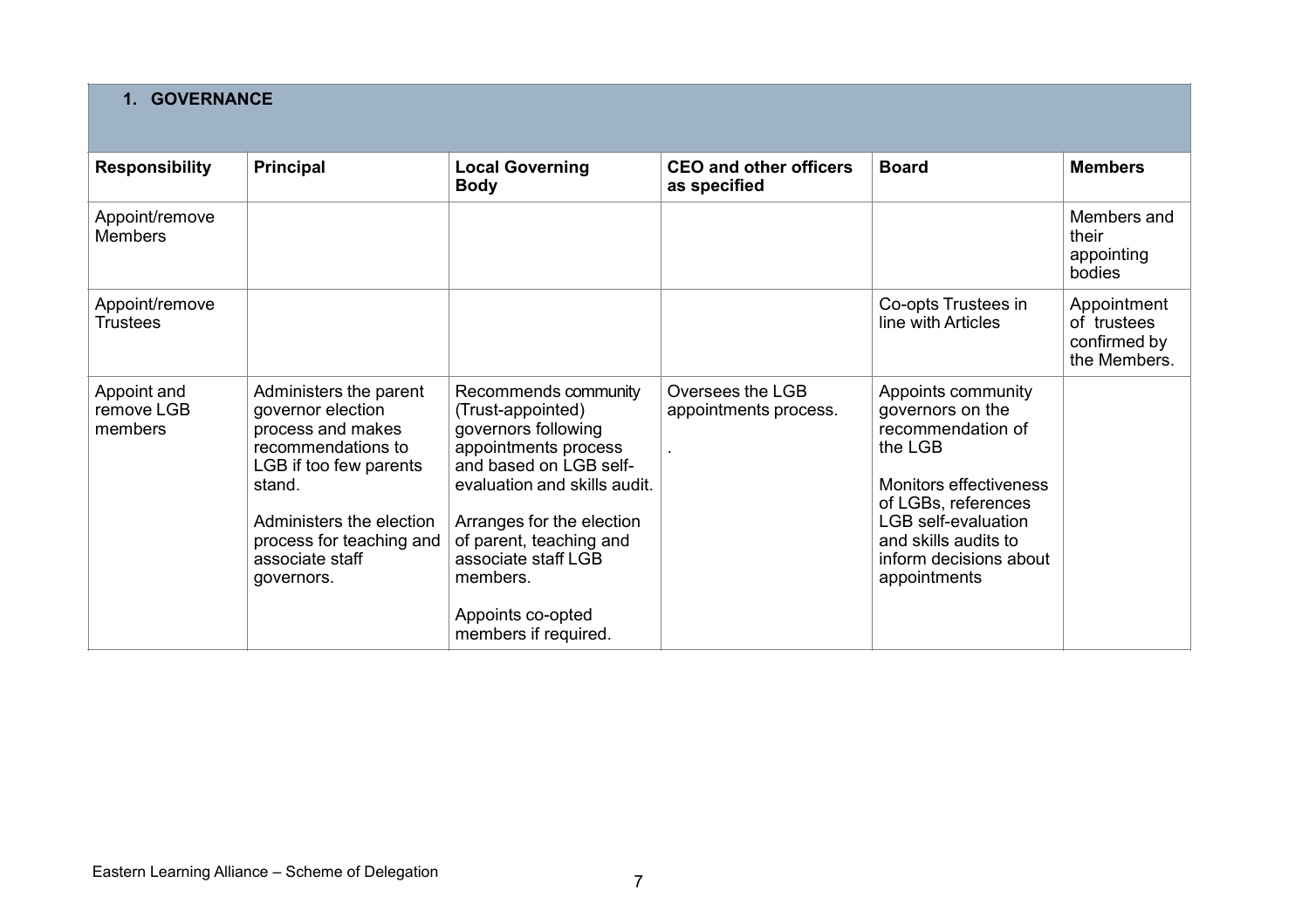| <b>GOVERNANCE</b><br>1.             |                                                                                                        |                                                                                                                           |                                                                                                                                                                                                                                               |                                                                                         |                |  |  |
|-------------------------------------|--------------------------------------------------------------------------------------------------------|---------------------------------------------------------------------------------------------------------------------------|-----------------------------------------------------------------------------------------------------------------------------------------------------------------------------------------------------------------------------------------------|-----------------------------------------------------------------------------------------|----------------|--|--|
| <b>Responsibility</b>               | <b>Principal</b>                                                                                       | <b>Local Governing</b><br><b>Body</b>                                                                                     | <b>CEO and other officers</b><br>as specified                                                                                                                                                                                                 | <b>Board</b>                                                                            | <b>Members</b> |  |  |
| <b>DBS</b>                          | Administers DBS checks<br>for all LGB members.                                                         | Ensures each member of<br>the LGB has an up to<br>date DBS check and<br>renews on any<br>reappointment or election        | Administers DBS checks<br>for Board members.<br>Receives summary of<br>checks for LGB members<br>and monitors process<br>Ensures the Chairman of<br>the Board undertakes an<br>enhanced DBS check as<br>required by the Secretary<br>of State | <b>Monitors DBS</b><br>compliance through<br>safeguarding reports<br>from CEO.          |                |  |  |
| Register of<br>business interests   | Ensures register of<br>business interests and<br>governor information is<br>on the academy<br>website. | Clerk to the LGB<br>maintains register of<br>business interests and<br>reports any amendments<br>to CEO.                  | Ensures Board and LGB<br>information and register of<br>business interests is<br>maintained and published<br>on the Trust website.<br>Monitors academy<br>websites.                                                                           | Clerk to the Board<br>maintains register of<br>business interests for<br>Board members. |                |  |  |
| <b>Appoint Chair/vice-</b><br>chair |                                                                                                        | Annually recommends<br>appointment of Chair to<br>the Board (proposed by<br>election).<br>Annually elect a Vice<br>Chair. |                                                                                                                                                                                                                                               | Appoints Chair of<br><b>LGBs</b>                                                        |                |  |  |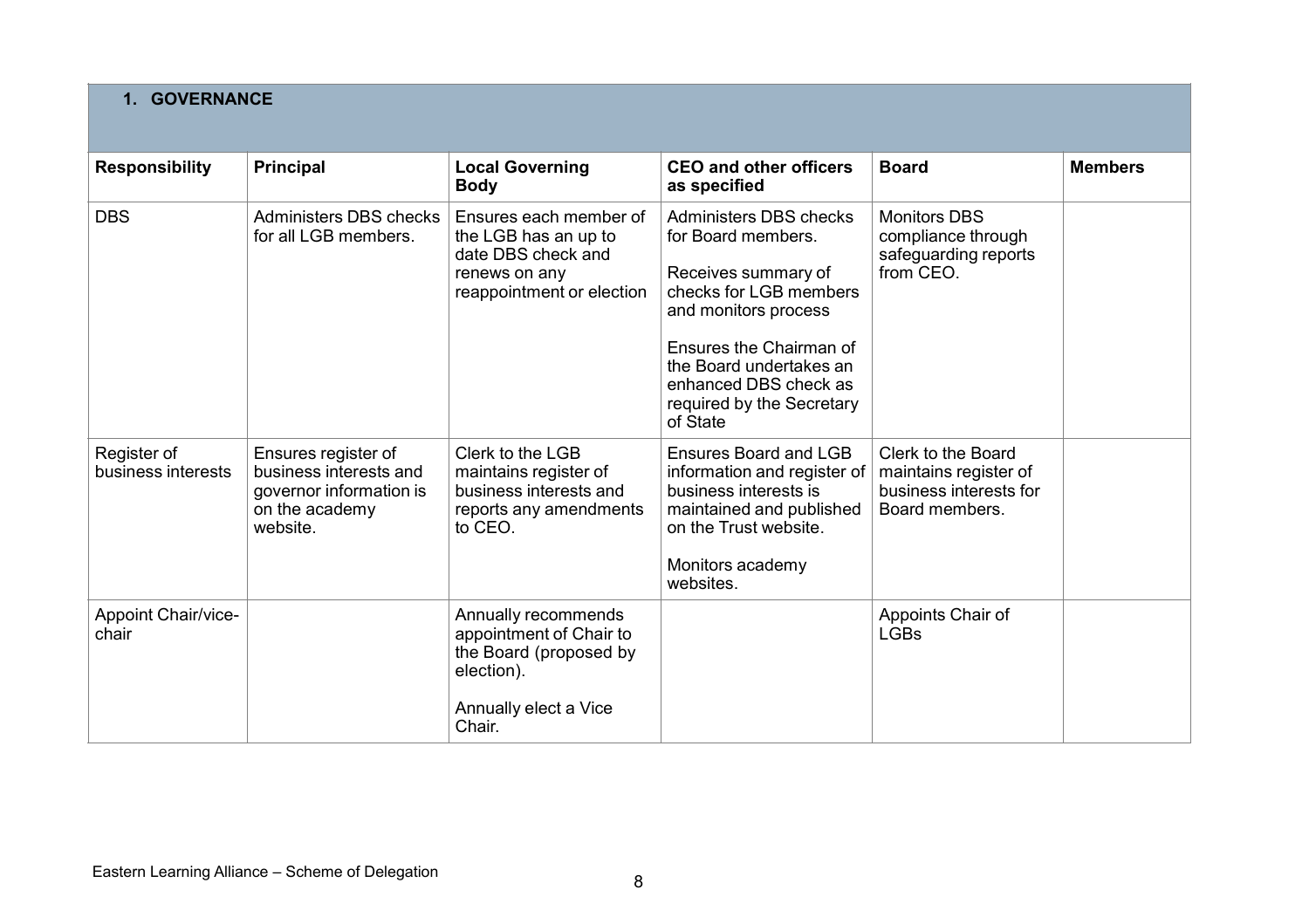| <b>GOVERNANCE</b>                                               |                  |                                                                                          |                                                                                                                                                                         |                                                                                  |                |  |
|-----------------------------------------------------------------|------------------|------------------------------------------------------------------------------------------|-------------------------------------------------------------------------------------------------------------------------------------------------------------------------|----------------------------------------------------------------------------------|----------------|--|
| <b>Responsibility</b>                                           | <b>Principal</b> | <b>Local Governing</b><br><b>Body</b>                                                    | <b>CEO and other officers</b><br>as specified                                                                                                                           | <b>Board</b>                                                                     | <b>Members</b> |  |
| Agree and amend<br>the scheme of<br>delegation                  |                  | Consulted on the drawing<br>up and any amendments<br>to the scheme for their<br>academy. | Advises the Board on the<br>delegated powers for<br>each academy following<br>discussions with the LGB<br>and the review of<br>monitoring reports about<br>the academy. | Delegates powers<br>through its scheme of<br>delegation and reviews<br>annually. |                |  |
| Agree membership<br>and terms of<br>reference for<br>committees |                  | Agrees terms of reference<br>and membership of any<br>committees formed by the<br>LGB.   | Advises Board on LGB<br>and Trust committees'<br>terms of reference.                                                                                                    | Agrees terms of<br>reference for all Trust<br>committees including<br>LGBs.      |                |  |
| Appoint clerk                                                   |                  | Agrees clerking<br>arrangements with the                                                 | Ensures appropriate<br>clerking arrangements are                                                                                                                        | Appoints clerk to the<br><b>Trust Board and</b>                                  |                |  |

|                                                                 |                                                                                                                                                                | monitoring reports about<br>the academy.                                                                                                                               |                                                                                                                                                               |                                                                          |
|-----------------------------------------------------------------|----------------------------------------------------------------------------------------------------------------------------------------------------------------|------------------------------------------------------------------------------------------------------------------------------------------------------------------------|---------------------------------------------------------------------------------------------------------------------------------------------------------------|--------------------------------------------------------------------------|
| Agree membership<br>and terms of<br>reference for<br>committees | Agrees terms of reference<br>and membership of any<br>committees formed by the<br>LGB.                                                                         | Advises Board on LGB<br>and Trust committees'<br>terms of reference.                                                                                                   | Agrees terms of<br>reference for all Trust<br>committees including<br>LGBs.                                                                                   |                                                                          |
| Appoint clerk                                                   | Agrees clerking<br>arrangements with the<br>CEO                                                                                                                | Ensures appropriate<br>clerking arrangements are<br>in place across the Trust<br>and makes<br>recommendations to<br>LGBs or takes action to<br>replace clerk.          | Appoints clerk to the<br><b>Trust Board and</b><br>committees other than<br>LGBs.                                                                             |                                                                          |
| Meeting schedule                                                | Ensures LGB meets at<br>least half-termly and sets<br>out further meetings of the<br>LGB and committees as<br>required.<br>Clerk sends schedule to<br>the CEO. | Liaises with the Chair of<br>the Board to arrange<br>meeting schedule of the<br>Board and its committees<br>and their Chairs.<br>Monitors meeting<br>schedules of LGBs | Meets monthly and<br>sets out further<br>meetings of Board and<br>committees as<br>required.<br>Meet once a year with<br>all LGB members and<br>Trust members | Meet at least<br>annually to<br>receive<br>accounts and<br>review trust. |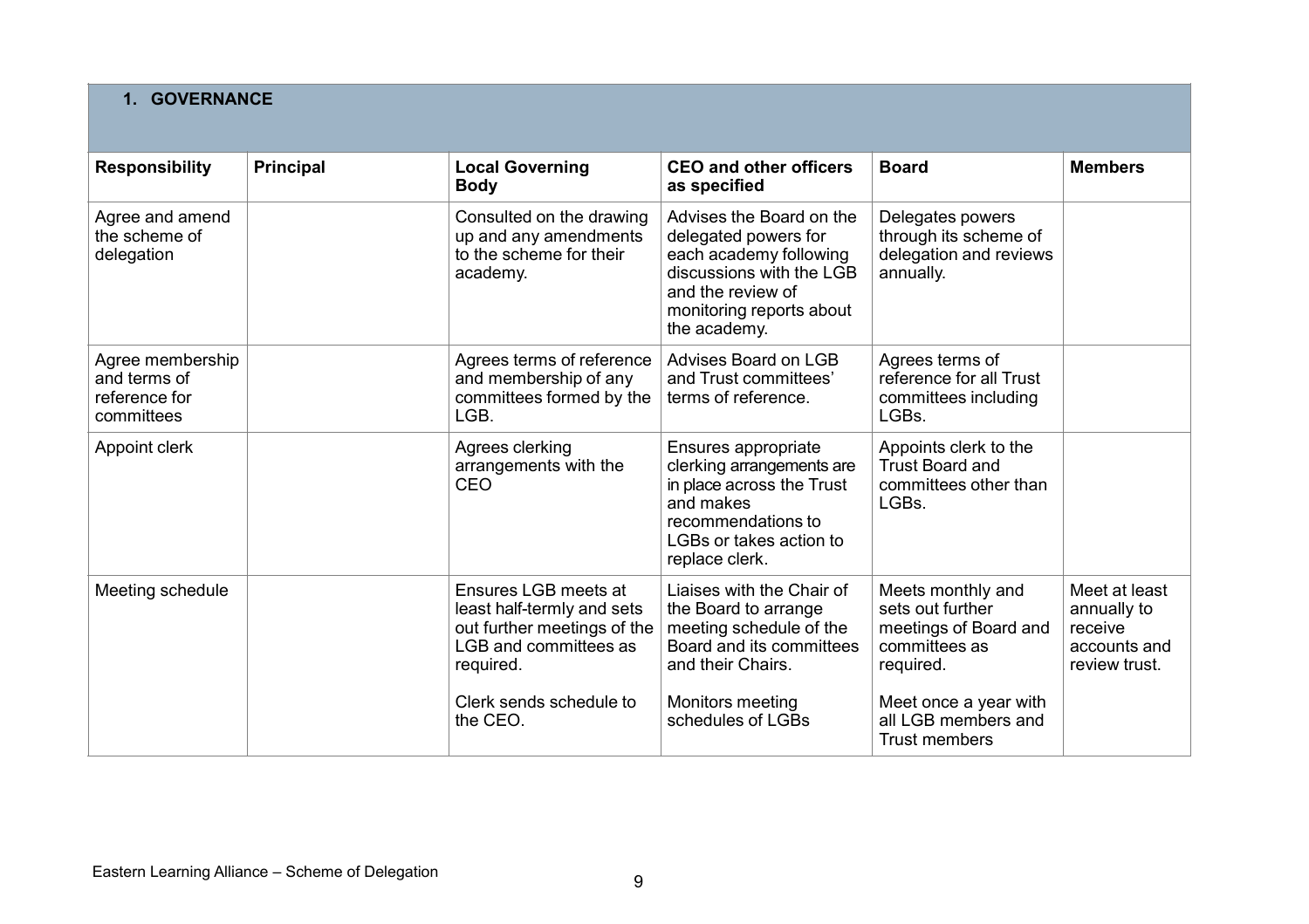|  | <b>1. GOVERNANCE</b> |
|--|----------------------|
|--|----------------------|

| <b>Responsibility</b>                       | <b>Principal</b>                                                                                                         | <b>Local Governing</b><br><b>Body</b>                                                                                                                               | <b>CEO and other officers</b><br>as specified                                                                                                                                                                                   | <b>Board</b>                                                                                                                                                                            | <b>Members</b>                                                                          |
|---------------------------------------------|--------------------------------------------------------------------------------------------------------------------------|---------------------------------------------------------------------------------------------------------------------------------------------------------------------|---------------------------------------------------------------------------------------------------------------------------------------------------------------------------------------------------------------------------------|-----------------------------------------------------------------------------------------------------------------------------------------------------------------------------------------|-----------------------------------------------------------------------------------------|
| Setting agendas<br>and managing<br>minutes. | Liaises with LGB Chair<br>on setting agendas.<br>Ensures relevant<br>minutes are published<br>on the academy<br>website. | Chair of the LGB sets the<br>agenda following<br>consultation with the<br>Principal and the CEO as<br>necessary.<br>Clerk sends agenda and<br>draft minutes to CEO. | Informs LGB Chair and<br>Clerk of any items that<br>must be included on any<br>LGB agenda if required.<br>Liaises with the Chair of<br>the Board on setting<br>agendas.<br>Ensures relevant minutes<br>are published on website | Chair of the Board sets<br>the agenda consulting<br>with the link Trustee,<br>clerk and the CEO as<br>necessary.                                                                        |                                                                                         |
| Vision, Values and<br>Aims of Trust         | Ensure the Academy<br>complies with and<br>actively promotes the<br>Trust's vision, values<br>and aims                   | Supports and challenges<br>the Principal to ensure the<br>Academy embodies the<br>vision, values and aims of<br>the Trust                                           | Ensures all the Trust's<br>Academies embody the<br>vision, values and aims of<br>the Trust<br>Reviews the vision,<br>values and aims and<br>presents this to the Board                                                          | Supports and<br>challenges the CEO to<br>ensure all the Trust's<br>Academies embody<br>the vision, values and<br>aims of the Trust.<br>Recommends<br>amendments to these<br>as required | Reviews the<br>vision, values<br>and aims<br>annually and<br>adopts them<br>as required |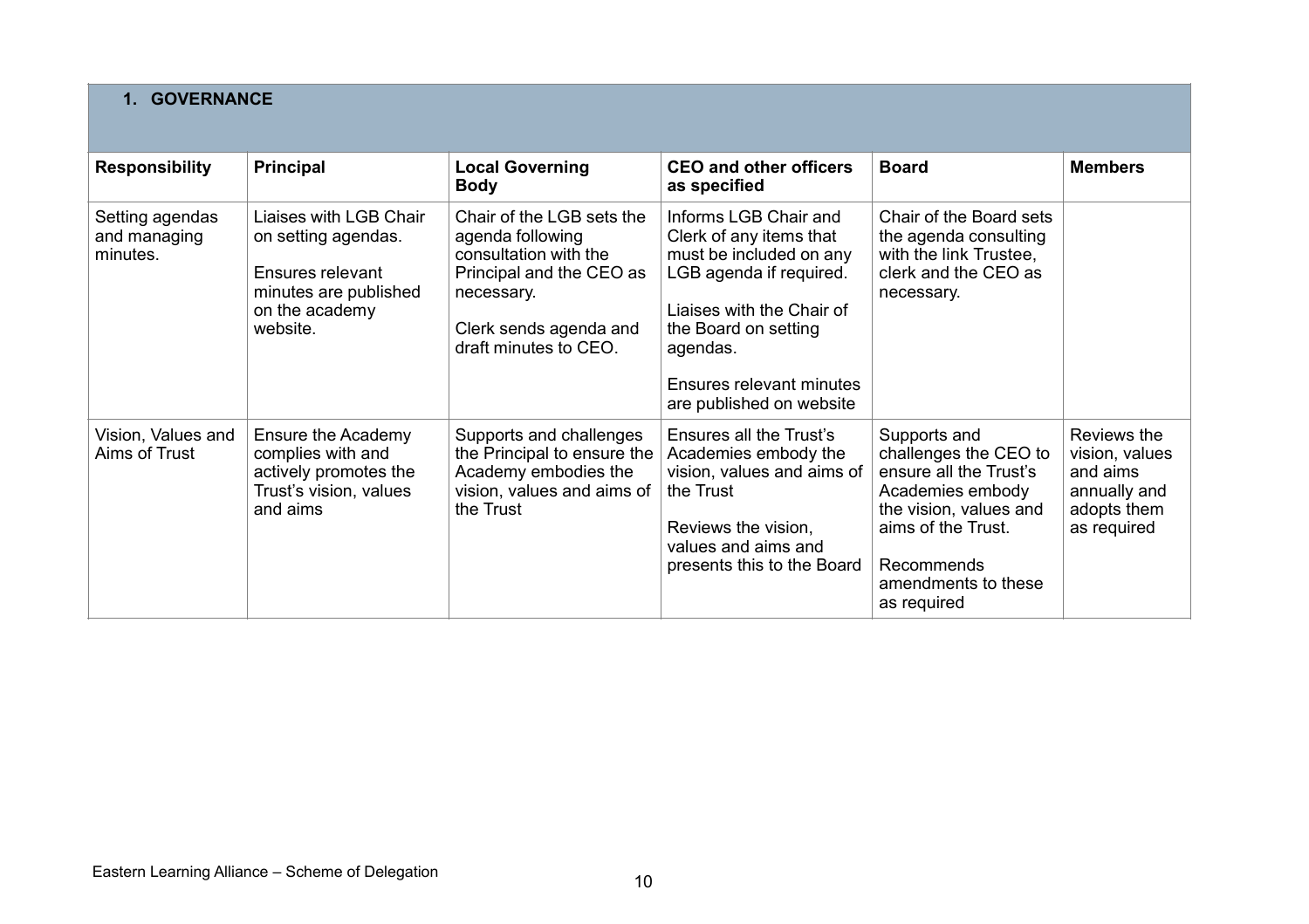| <b>GOVERNANCE</b>                     |                                                                                                                                                                                                                                                                                                                        |                                                                                                                                                                |                                                                                                                                                                                                          |                                                                                                                   |                |  |
|---------------------------------------|------------------------------------------------------------------------------------------------------------------------------------------------------------------------------------------------------------------------------------------------------------------------------------------------------------------------|----------------------------------------------------------------------------------------------------------------------------------------------------------------|----------------------------------------------------------------------------------------------------------------------------------------------------------------------------------------------------------|-------------------------------------------------------------------------------------------------------------------|----------------|--|
| <b>Responsibility</b>                 | <b>Principal</b>                                                                                                                                                                                                                                                                                                       | <b>Local Governing</b><br><b>Body</b>                                                                                                                          | <b>CEO and other officers</b><br>as specified                                                                                                                                                            | <b>Board</b>                                                                                                      | <b>Members</b> |  |
| Policy<br>Development and<br>approval | Draws up academy-<br>specific policies outside<br>the Trust model<br>framework.<br>Adapts model/trust-wide<br>policies with information<br>appropriate for individual<br>academy/school context<br>and returns to CEO<br>once agreed by the<br>LGB.<br>Ensures up to date<br>policies are published on<br>the website. | Approves academy-<br>specific policies.<br>Receives model/trust-<br>wide policy.<br>Agrees and approves<br>contextual amendments<br>proposed by the Principal. | Develops Trust model<br>policies for approval<br>Monitors academy-<br>specific policies and may<br>override LGB approval if<br>policies do not fulfil<br>statutory requirements or<br>Trust-wide values. | Approves Trust policies<br>Approves any material<br>variation between an<br>Academy policy and<br>the Trust model |                |  |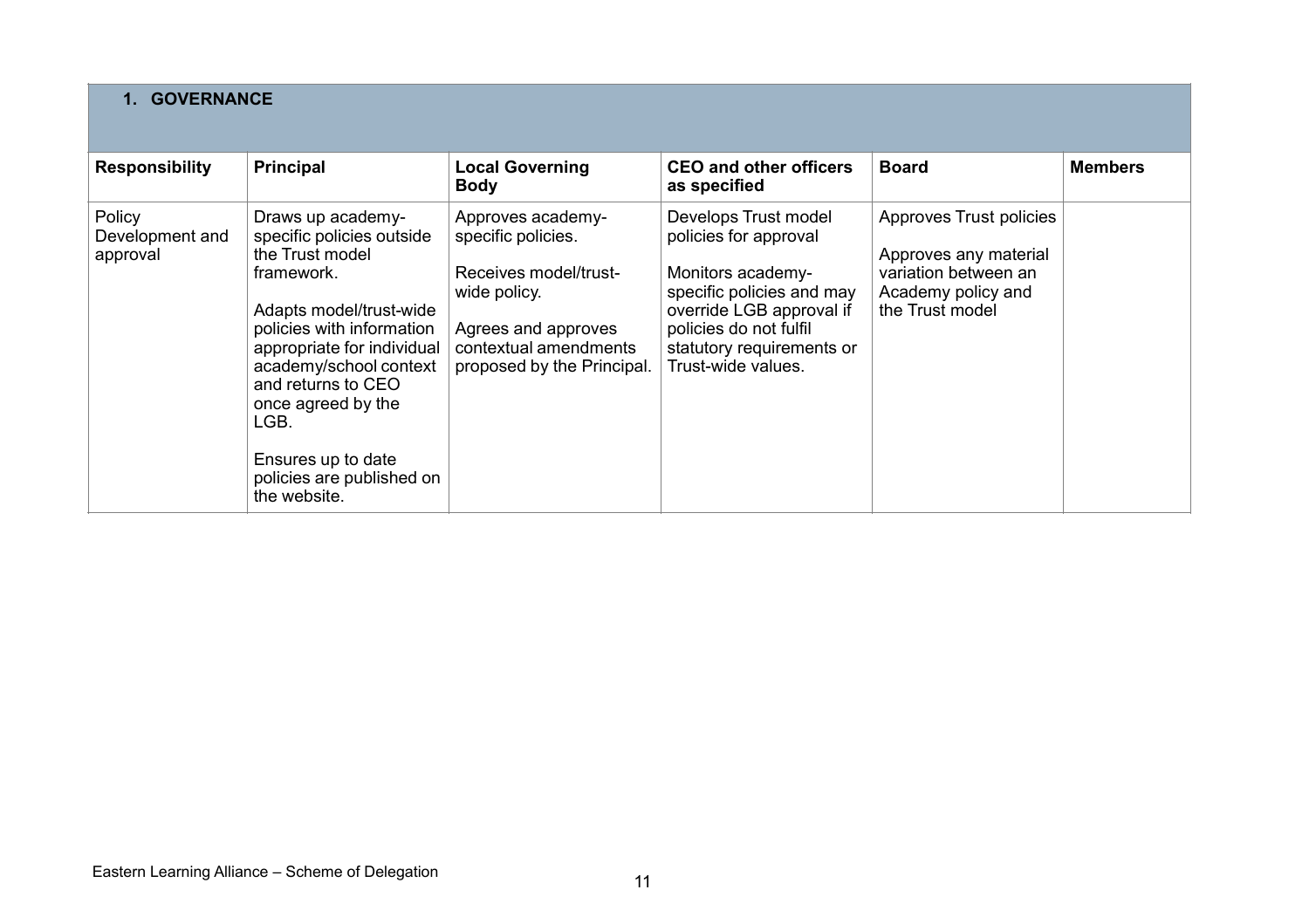# **2. PERSONNEL**

| <b>Responsibility</b>                                                                 | <b>Principal</b>                                                                                                                                                                                                                                                                                                                                             | <b>Local Governing</b><br><b>Body</b>                                                                                                                                                                                                                                                                                    | <b>CEO and other officers</b><br>as specified                                                                                                                                                                                                                                                                           | <b>Board</b>                                                                                          | <b>Members</b> |
|---------------------------------------------------------------------------------------|--------------------------------------------------------------------------------------------------------------------------------------------------------------------------------------------------------------------------------------------------------------------------------------------------------------------------------------------------------------|--------------------------------------------------------------------------------------------------------------------------------------------------------------------------------------------------------------------------------------------------------------------------------------------------------------------------|-------------------------------------------------------------------------------------------------------------------------------------------------------------------------------------------------------------------------------------------------------------------------------------------------------------------------|-------------------------------------------------------------------------------------------------------|----------------|
| Appointment of<br>Principal (including<br>maternity leave<br>and sickness<br>absence) | Ensures any maternity<br>leave dates, resignation<br>or retirement notices go<br>to the CEO as well as<br>the Chair of the LGB.                                                                                                                                                                                                                              | <b>Identifies LGB members</b><br>to sit on appointments<br>panel constituted by the<br>CEO.<br>Informs CEO of any<br>sickness absence of the<br>Principal.<br><b>Chair ensures LGB</b><br>members involved in<br>recruitment undertake<br>Safer Recruitment training<br>(applies to all recruitment<br>processes below). | Informs the Board of<br>resignation, retirement,<br>maternity leave or<br>sickness absence.<br>Chairs the appointment<br>panel and notifies the<br>Board of its<br>recommendation for the<br>appointment.<br>Provides opportunities for<br>Safer Recruitment training<br>(applies to all recruitment<br>processes).     | Full Board ratifies (or<br>not) the appointment of<br>the Principal following<br>advice from the CEO. |                |
| Senior Leadership<br>Team<br>Recruitment                                              | Notifies the CEO and<br>the LGB Chair as soon<br>as he/she becomes<br>aware of a potential<br>vacancy in the Senior<br>Leadership Team (vice/<br>assistant principal,<br>deputy/assistant head)<br>or others on leadership<br>(Lead Practitioners etc.)<br>Liaises with the CEO<br>and, where appropriate<br>the LGB in constituting a<br>recruitment panel. | Where appropriate,<br>identifies LGB members<br>to sit on appointments<br>panel constituted by the<br>Principal<br>and LGB Chair in<br>collaboration with the<br>CEO.                                                                                                                                                    | Jointly leads the process<br>for filling any vacancies in<br>the Senior Leadership<br>Team with the Principal<br>and the LGB Chair.<br>If there is any dispute<br>over the appointment, the<br>CEO will prevail (only if<br>the appointment would be<br>deemed to be detrimental<br>to the academy and its<br>students) |                                                                                                       |                |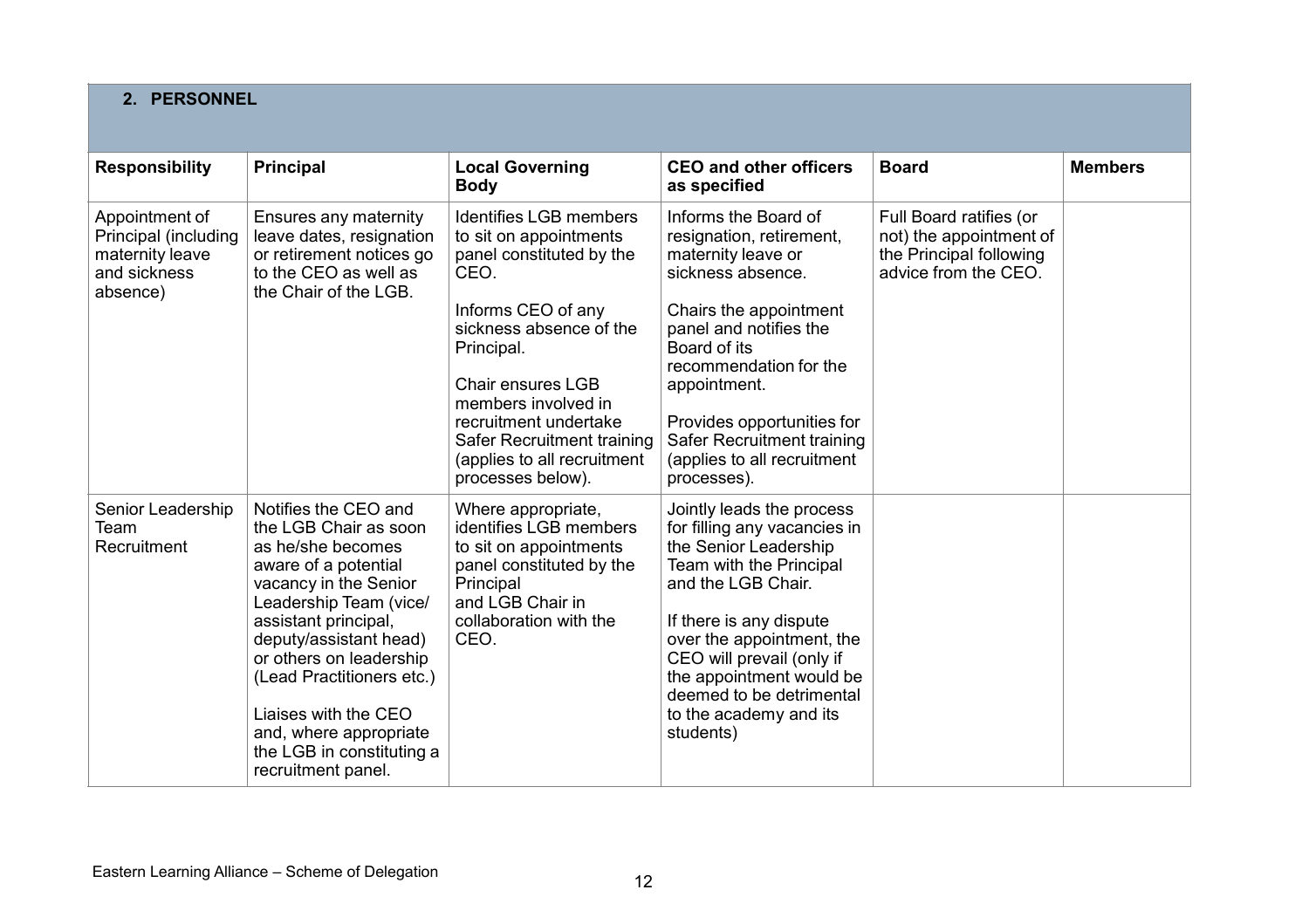| 2. PERSONNEL                                                      |                                                                                                                                                                                                                            |                                                                                                |                                                                                                                                                                                                                                               |                                                         |                |  |
|-------------------------------------------------------------------|----------------------------------------------------------------------------------------------------------------------------------------------------------------------------------------------------------------------------|------------------------------------------------------------------------------------------------|-----------------------------------------------------------------------------------------------------------------------------------------------------------------------------------------------------------------------------------------------|---------------------------------------------------------|----------------|--|
| <b>Responsibility</b>                                             | <b>Principal</b>                                                                                                                                                                                                           | <b>Local Governing</b><br><b>Body</b>                                                          | <b>CEO and other officers</b><br>as specified                                                                                                                                                                                                 | <b>Board</b>                                            | <b>Members</b> |  |
| <b>Teacher</b><br>Recruitment                                     | Informs CEO and LGB<br>Chair of any<br>resignations.<br>Leads the process for<br>filling teacher vacancies<br>in conjunction with the<br>Senior Leadership Team<br>and, where relevant, a<br>representative of the<br>LGB. |                                                                                                | Provides advice and<br>support as necessary for<br>teacher recruitment<br>including consideration of<br>recommendation of staff<br>from other academies in<br>the Trust.<br>Ensures relevant safer<br>recruitment training has<br>taken place |                                                         |                |  |
| <b>Associate Staff</b><br>Recruitment                             | As above.                                                                                                                                                                                                                  |                                                                                                | Provides advice and<br>support as necessary for<br>recruitment including<br>consideration of<br>recommendation of staff<br>from other academies in<br>the Trust.                                                                              |                                                         |                |  |
| Principal<br>Performance<br>Appraisal and<br><b>Salary Review</b> |                                                                                                                                                                                                                            | Chair of the LGB and<br>other LGB member with<br>CEO undertake appraisal<br>and salary review. | Responsible for the<br>arrangement of the<br>Principal's performance<br>appraisal and refers to the<br>Board for approval.<br><b>Ensures Objectives link to</b><br>Trust wide performance.                                                    | Receives the report<br>and agrees any pay<br>increment. |                |  |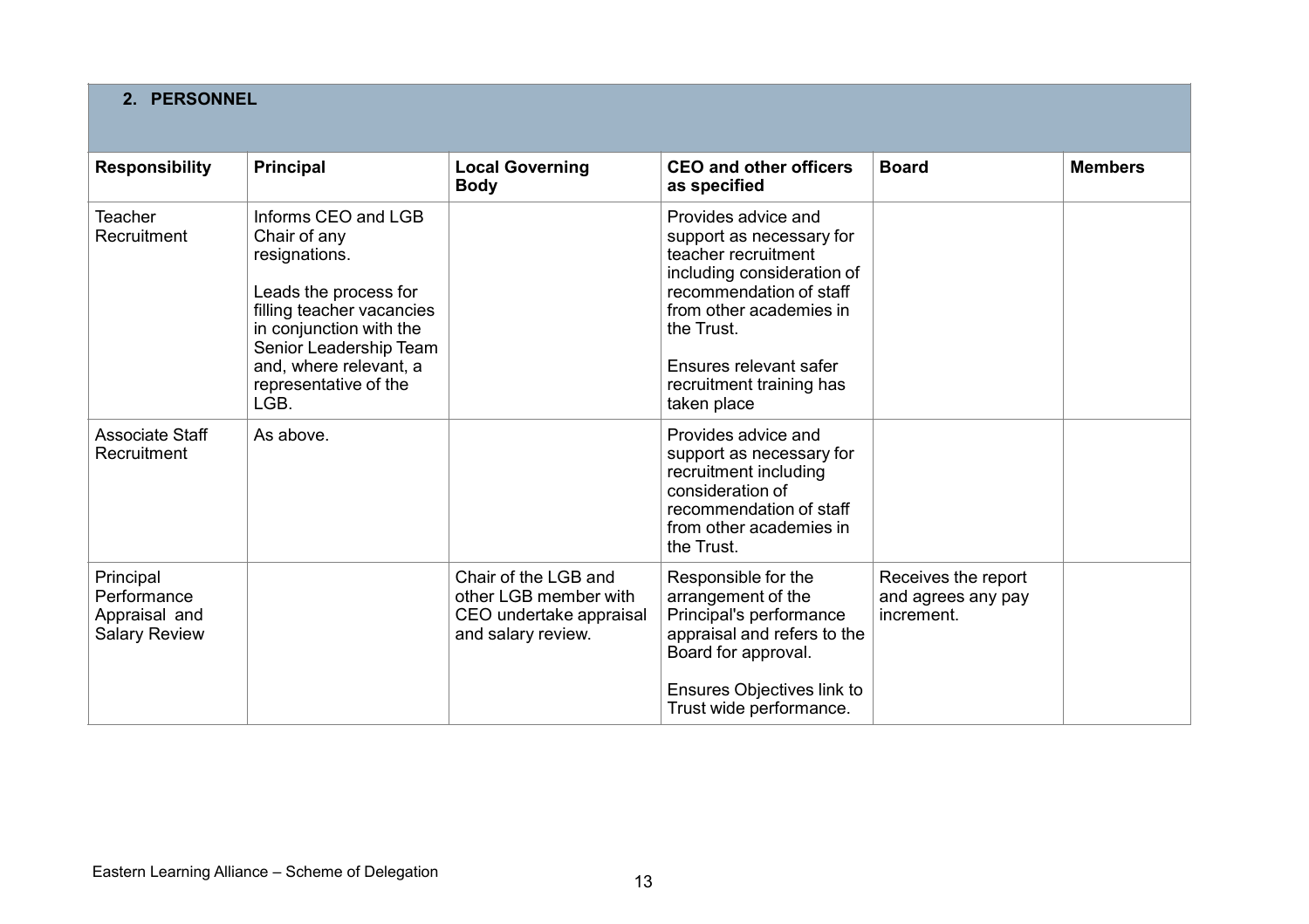| 2. PERSONNEL                                                                |                                                                                                                                                                                                                                                                                                                                                                   |                                                                                                                                                                                                    |                                                                                                                                                                      |                                                                                                                                                                |                |  |  |  |
|-----------------------------------------------------------------------------|-------------------------------------------------------------------------------------------------------------------------------------------------------------------------------------------------------------------------------------------------------------------------------------------------------------------------------------------------------------------|----------------------------------------------------------------------------------------------------------------------------------------------------------------------------------------------------|----------------------------------------------------------------------------------------------------------------------------------------------------------------------|----------------------------------------------------------------------------------------------------------------------------------------------------------------|----------------|--|--|--|
| <b>Responsibility</b>                                                       | <b>Principal</b>                                                                                                                                                                                                                                                                                                                                                  | <b>Local Governing</b><br><b>Body</b>                                                                                                                                                              | <b>CEO and other officers</b><br>as specified                                                                                                                        | <b>Board</b>                                                                                                                                                   | <b>Members</b> |  |  |  |
| <b>Teacher Appraisal</b><br>and<br><b>Salary Review</b>                     | Undertakes appraisal<br>and recommends pay<br>changes to the Trust<br>within agreed budget.                                                                                                                                                                                                                                                                       |                                                                                                                                                                                                    | Co-ordinates the salary<br>review process across the<br>Trust particularly with<br>respect to budget<br>constraints and role<br>equivalences                         | Receives the report<br>and agrees any pay<br>increment                                                                                                         |                |  |  |  |
| Terms of<br>Employment                                                      | Consulted regarding any<br>proposed changes to<br>terms and conditions of<br>employment.                                                                                                                                                                                                                                                                          | Consulted regarding any<br>proposed change to terms<br>and conditions of<br>employment.                                                                                                            | Proposes any changes to<br>terms and conditions of<br>employment following<br>consultation with staff<br>(and unions where<br>obliged to consult unions)<br>and LGB. | Approves any changes<br>to the terms of<br>employment of<br>Academy staff (both<br>teaching and support).                                                      |                |  |  |  |
| Reductions in<br>Staffing and<br>Revisions to<br><b>Staffing Structures</b> | Notifies the CEO and<br>LGB Chair as soon as<br>possible after becoming<br>aware that reductions in<br>staffing may be<br>necessary.<br>Proposes a revised<br>staffing structure with<br>the support of the CEO<br>and MAT HR adviser for<br>consultation with the<br>LGB.<br>Manages the<br>redundancy process<br>with the support of the<br>CEO and HR Adviser. | Consulted regarding any<br>proposals for reducing<br>staffing or revising staffing<br>structures.<br>Works with the Principal,<br>CEO and HR Advisor in<br>supporting the<br>restructuring process | <b>Supports the Principal</b><br>throughout the<br>restructuring process and<br>attends consultation<br>meetings or sits on the<br>Trustees panel to approve         | Approves or amends<br>redundancy/<br>restructuring proposal<br>based on<br>recommendation from<br><b>CEO and HR Adviser</b><br>(if involved at this<br>stage). |                |  |  |  |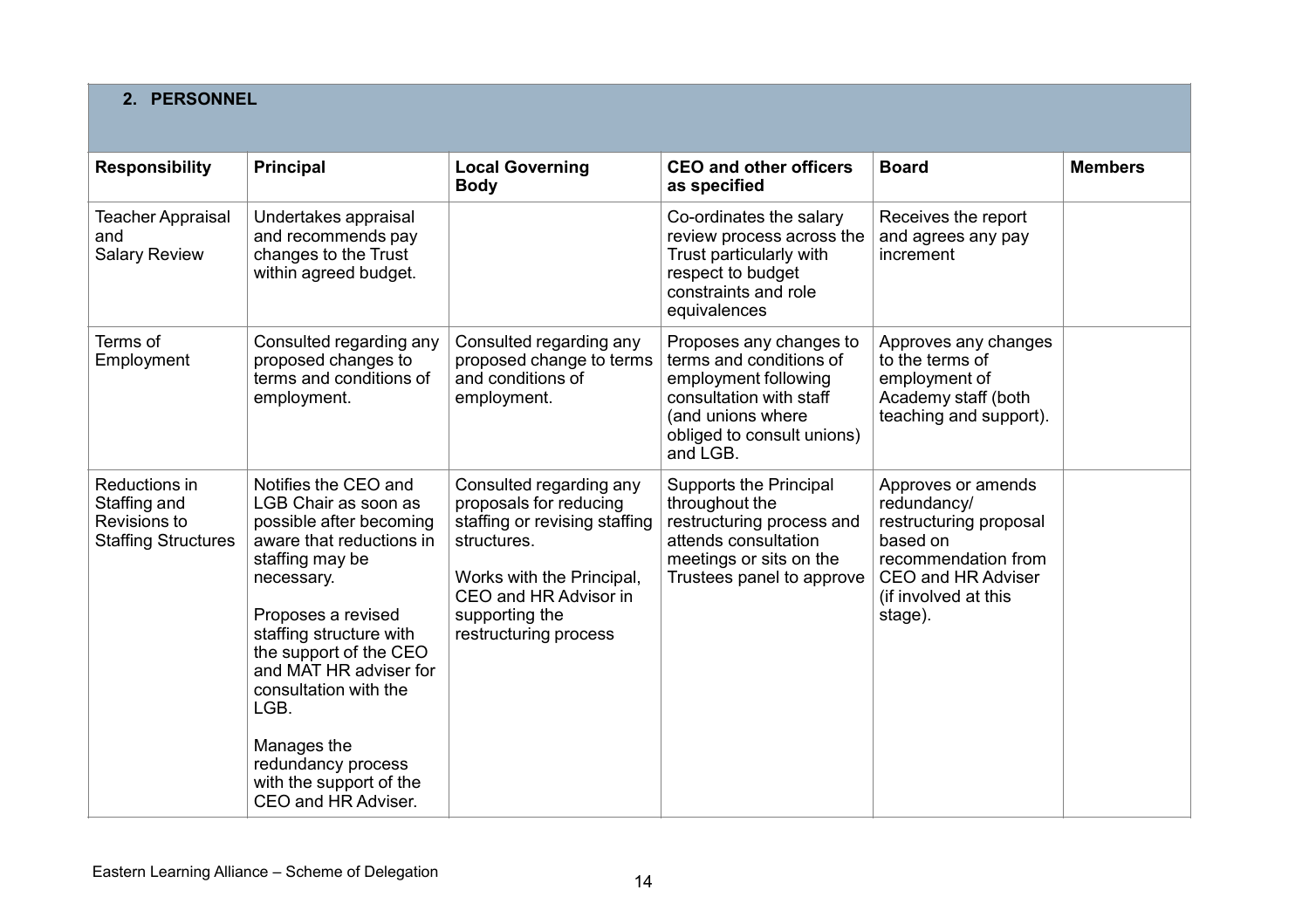# **2. PERSONNEL**

| <b>Responsibility</b>                       | <b>Principal</b>                                                                                                                                                                                                                                                                                                                                                          | <b>Local Governing</b><br><b>Body</b>                                                                                                                                                                                                                                          | <b>CEO and other officers</b><br>as specified                                                                                                                                                                                                                          | <b>Board</b>                                                                         | <b>Members</b> |
|---------------------------------------------|---------------------------------------------------------------------------------------------------------------------------------------------------------------------------------------------------------------------------------------------------------------------------------------------------------------------------------------------------------------------------|--------------------------------------------------------------------------------------------------------------------------------------------------------------------------------------------------------------------------------------------------------------------------------|------------------------------------------------------------------------------------------------------------------------------------------------------------------------------------------------------------------------------------------------------------------------|--------------------------------------------------------------------------------------|----------------|
| Disciplinary and<br>grievance<br>procedures | Notifies the CEO, LGB<br>Chair and HR Adviser as<br>soon as possible after<br>becoming aware of any<br>circumstances that may<br>need to be dealt with<br>under the disciplinary or<br>grievance procedures.<br>Ensures the disciplinary<br>and grievance<br>procedures are followed.<br>Notifies CEO that<br>disciplinary action or<br>suspension is being<br>initiated. | Chair responsible for<br>informing the CEO and<br>HR Adviser if an<br>allegation is made against<br>the Principal.<br>Chair supports the<br>Principal and ensures the<br>disciplinary and grievance<br>procedures are followed<br>with support from the<br>CEO and HR Adviser. | Responsible for<br>constitution of and (if<br>relevant), inclusion on<br>panels consisting of<br>members of Board for<br>Disciplinary and<br>grievance hearings for the<br><b>Principal and Appeal</b><br>Hearings against the<br>decision of the Principal.           | Sits on panels for<br>disciplinary/ grievance<br>(Principal) and Appeal<br>Hearings. |                |
| Capability<br>Proceedings                   | Manages the process<br>set out in the appraisal<br>and capability<br>procedures.<br>Keeps the CEO and<br>LGB informed regarding<br>the progress of the<br>proceedings for any<br>member of teaching or<br>associate staff.                                                                                                                                                | Informs CEO of any<br>capability concerns<br>regarding the Principal<br>Chair works with CEO on<br>proceedings involving the<br>Principal.<br>Chair supports the<br>Principal during any<br>proceedings (as relevant)                                                          | Manages the process set<br>out in the appraisal and<br>capability procedures<br>where the Principal is<br>subject to capability.<br>Keeps the MAT Board<br>informed regarding<br>proceedings in a manner<br>that does not 'taint'<br>possible members of any<br>panel. | Sit on panels for final<br>stage Capability<br>(Principal) and Appeal<br>Hearings.   |                |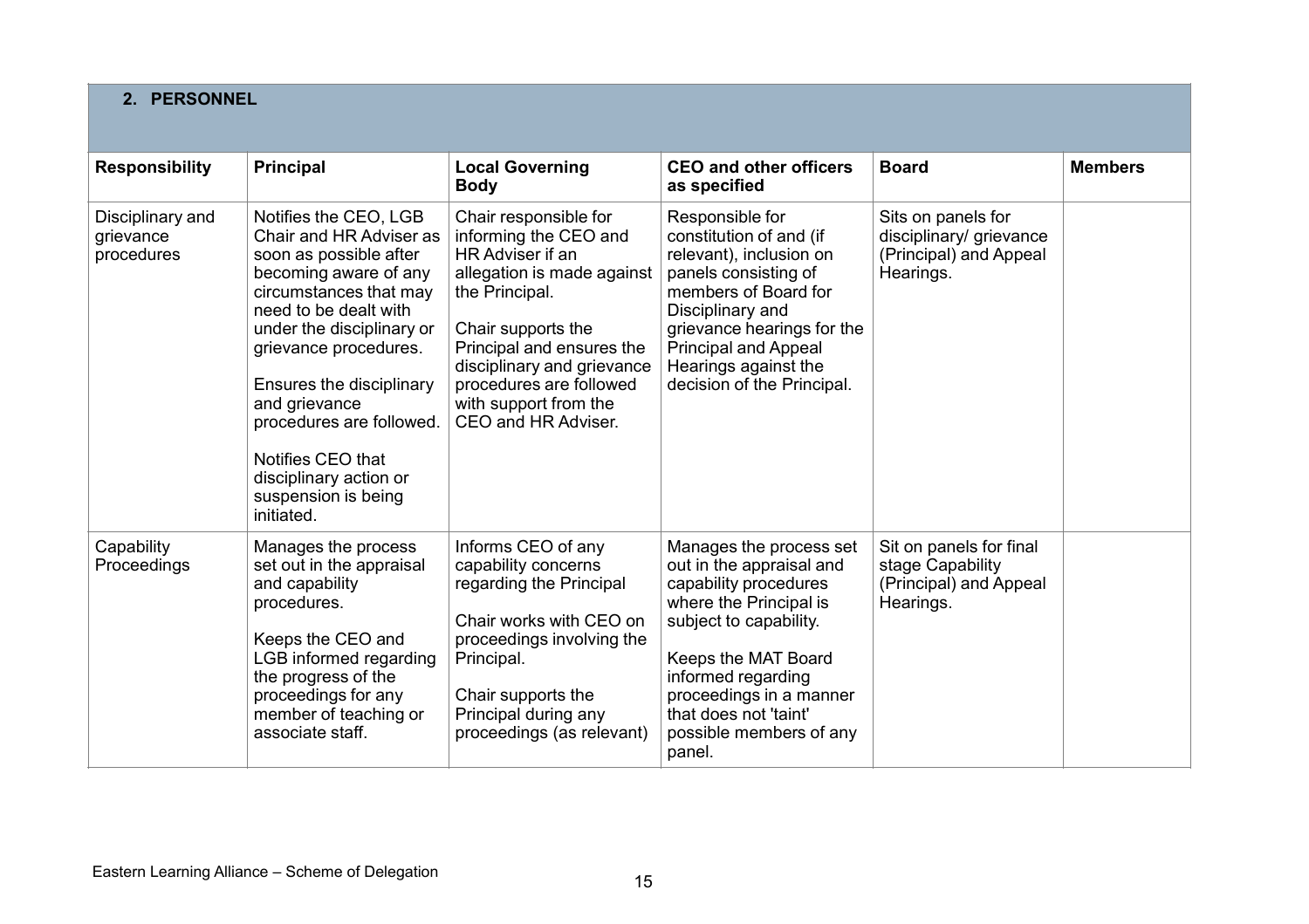| 2. PERSONNEL                        |                                                                                                                                                                                |                                                                                                                                 |                                                                                                                          |                                                                |                |  |  |  |
|-------------------------------------|--------------------------------------------------------------------------------------------------------------------------------------------------------------------------------|---------------------------------------------------------------------------------------------------------------------------------|--------------------------------------------------------------------------------------------------------------------------|----------------------------------------------------------------|----------------|--|--|--|
| <b>Responsibility</b>               | Principal                                                                                                                                                                      | <b>Local Governing</b><br><b>Body</b>                                                                                           | <b>CEO and other officers</b><br>as specified                                                                            | <b>Board</b>                                                   | <b>Members</b> |  |  |  |
| Retention/Exit<br><b>Interviews</b> | Ensure all staff leaving<br>the organization are<br>offered an opportunity to<br>feedback their reasons<br>for leaving through a<br>questionnaire or face to<br>face interview | Holds exit interview with<br>staff who requests a local<br>governor; informs the<br>CEO and Board of any<br>'Red Flag' outcomes | Receives feedback to<br>inform Trust strategy or<br>make adjustments if<br>necessary to ensure<br>retention is maximized | Provide independent<br>meeting point for staff if<br>requested |                |  |  |  |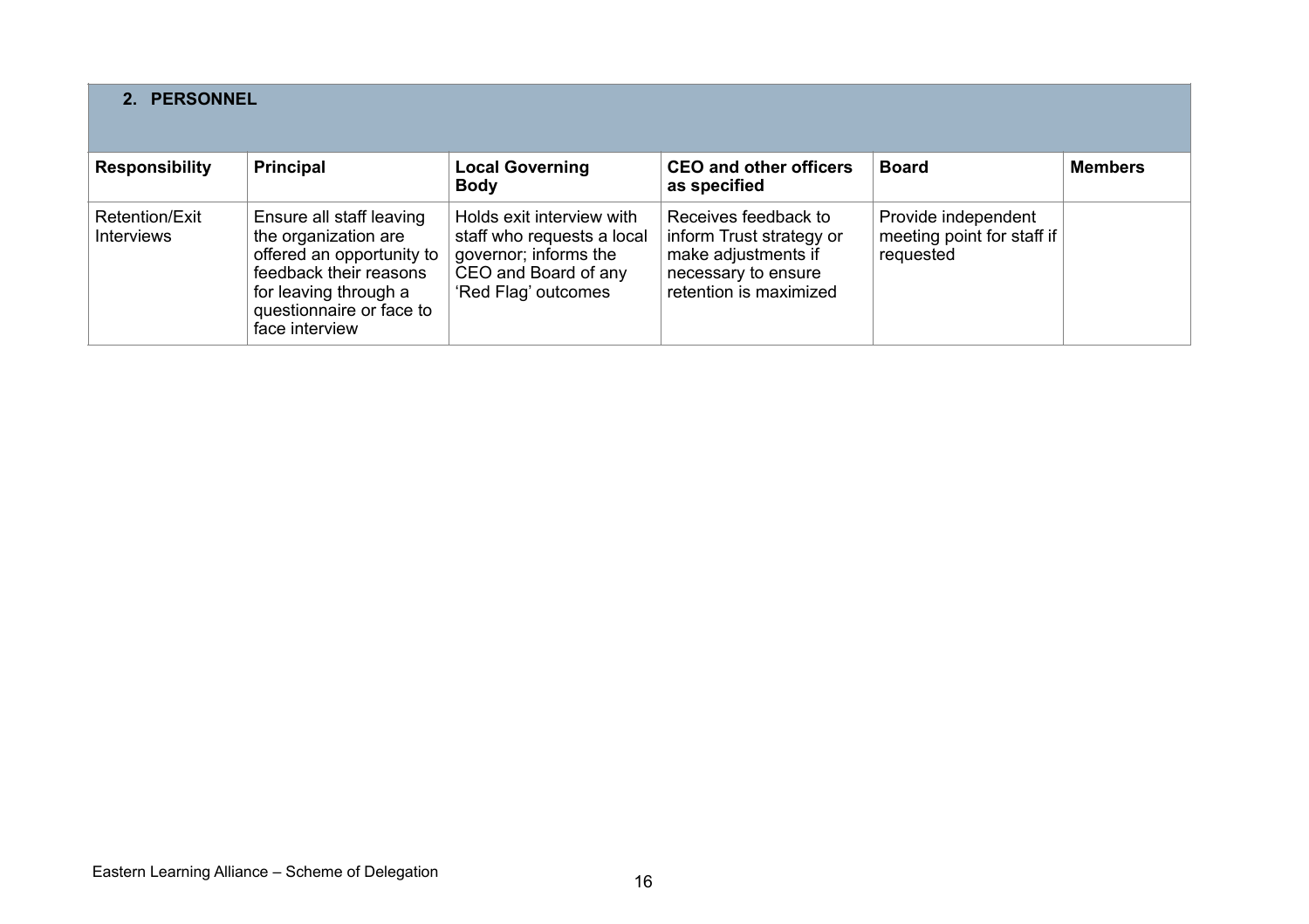# **3. CURRICULUM AND STANDARDS**

| <b>Responsibility</b>                    | <b>Principal</b>                                                                                                                                                                                                                                                                                                                                                                                                                                  | <b>Local Governing</b><br><b>Body</b>                                                                                                                                                     | <b>CEO and other officers</b><br>as specified                                                                                                                                     | <b>Board</b>                                                                                                                                                     | <b>Members</b> |
|------------------------------------------|---------------------------------------------------------------------------------------------------------------------------------------------------------------------------------------------------------------------------------------------------------------------------------------------------------------------------------------------------------------------------------------------------------------------------------------------------|-------------------------------------------------------------------------------------------------------------------------------------------------------------------------------------------|-----------------------------------------------------------------------------------------------------------------------------------------------------------------------------------|------------------------------------------------------------------------------------------------------------------------------------------------------------------|----------------|
| Curriculum and<br>Teaching &<br>Learning | In consultation with the<br>CEO, develops a broad<br>and balanced curriculum<br>consistent with current<br>national and Trust<br>strategies and trust wide<br>values.<br>Ensures Spiritual, Moral,<br>Social and Cultural<br>education is a priority<br>across the curriculum.<br>Works with other<br>academies in the Trust<br>to develop common<br>practices to provide<br>consistency within the<br>curriculum and with<br>teaching & learning | Approves curriculum and<br>monitors its<br>implementation<br>Plays role of 'critical<br>friend' to ensure teaching<br>& learning is the strongest<br>that it can be within the<br>Academy | CEO monitors curriculum<br>and teaching & learning<br>and facilitates school to<br>school work to support<br>curriculum development<br>and build consistency<br>across the Trust. | Receives reports from<br>the CEO on curriculum<br>development and<br>teaching & learning<br>and monitors<br>implementation and<br>standards across the<br>Trust. |                |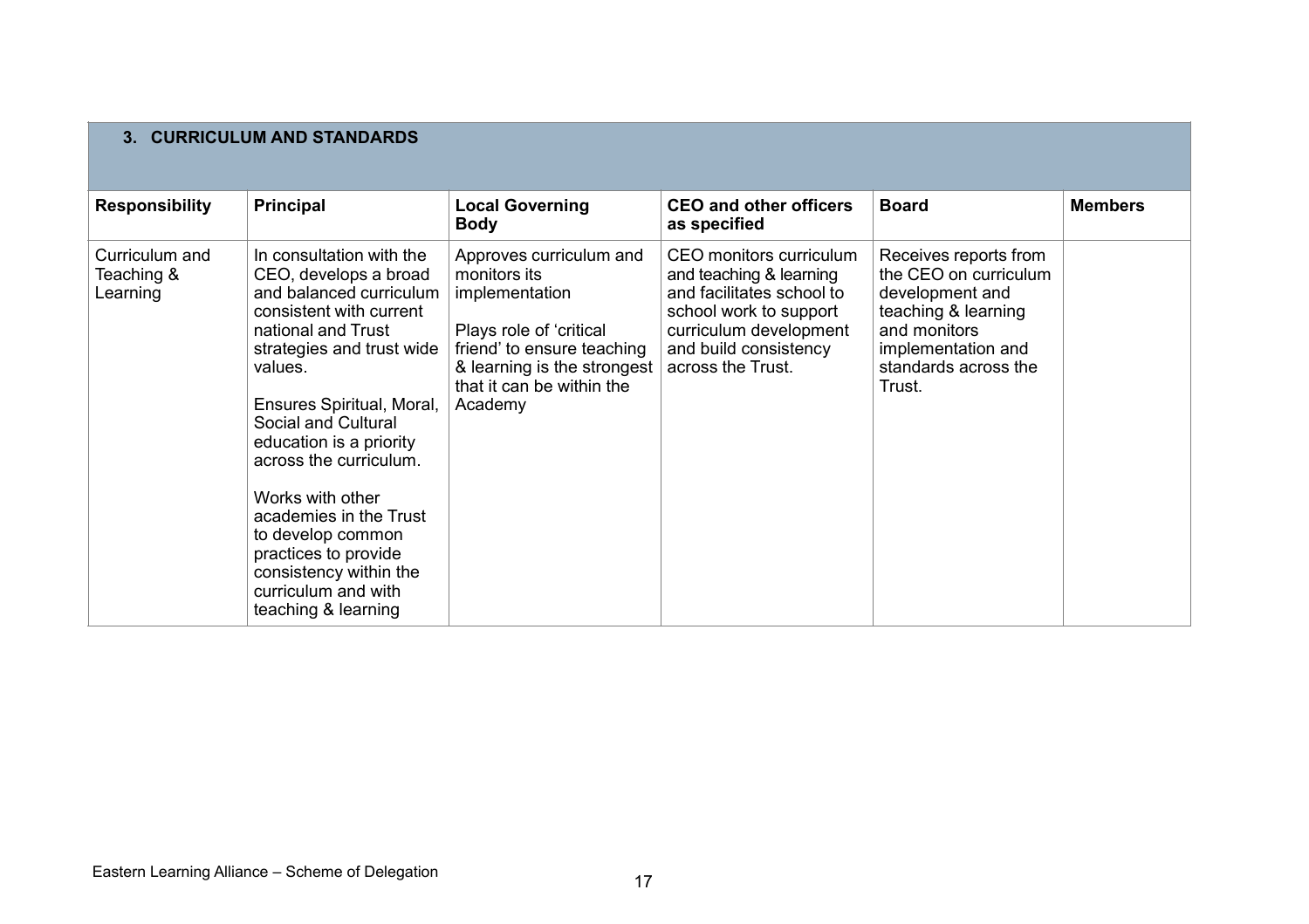### **3. CURRICULUM AND STANDARDS**

| <b>Responsibility</b>  | <b>Principal</b>                                                                                                                                                                                                                                                                                                                                                                                                                                                                                                                    | <b>Local Governing</b><br><b>Body</b>                                                                                                                                                                                                                                                                                                                                                                                          | <b>CEO and other officers</b><br>as specified                                                                                                                                                                                                                                                                                                                    | <b>Board</b>                                                                  | <b>Members</b> |
|------------------------|-------------------------------------------------------------------------------------------------------------------------------------------------------------------------------------------------------------------------------------------------------------------------------------------------------------------------------------------------------------------------------------------------------------------------------------------------------------------------------------------------------------------------------------|--------------------------------------------------------------------------------------------------------------------------------------------------------------------------------------------------------------------------------------------------------------------------------------------------------------------------------------------------------------------------------------------------------------------------------|------------------------------------------------------------------------------------------------------------------------------------------------------------------------------------------------------------------------------------------------------------------------------------------------------------------------------------------------------------------|-------------------------------------------------------------------------------|----------------|
| Academy<br>Development | Draws up a draft School<br>Development Plan<br>(SDP) in conjunction<br>with the CEO prior to<br>submitting it to the LGB.<br>Ensures that budget<br>aligns with the SDP.<br>Monitors the ongoing<br>actions of the plan with<br>the CEO and provides<br>regular reports to the<br>LGB.<br>Undertakes regular<br>academy self-evaluation<br>and reports to the LGB<br>and CEO.<br>Sets challenging targets<br>for assessment<br>outcomes and<br>achievement with the<br>CEO.<br>Fully supports the Trust<br>Improvement<br>Framework | Agrees SDP and targets<br>following advice from<br>CEO and Principal.<br>Monitors the ongoing plan<br>and takes action as<br>necessary.<br>Contributes to academy<br>self-evaluation<br>Monitors self-evaluation<br>and progress towards<br>targets and takes action<br>as necessary<br>Provides critical friendship<br>to the Principal and<br>ensures that the Academy<br>supports the Trust<br><b>Improvement Framework</b> | Reports monthly to the<br>Board on development<br>across the Trust about<br>standards and<br>performance of each<br>academy.<br>Informs Board if<br>monitoring indicates<br>concern about the<br>academy.<br>Develops, monitors,<br>evaluates and reviews the<br><b>Trust Improvement</b><br>Framework and reports to<br>the Board its impact and<br>development | Monitors development<br>across the Trust and<br>takes action as<br>necessary. |                |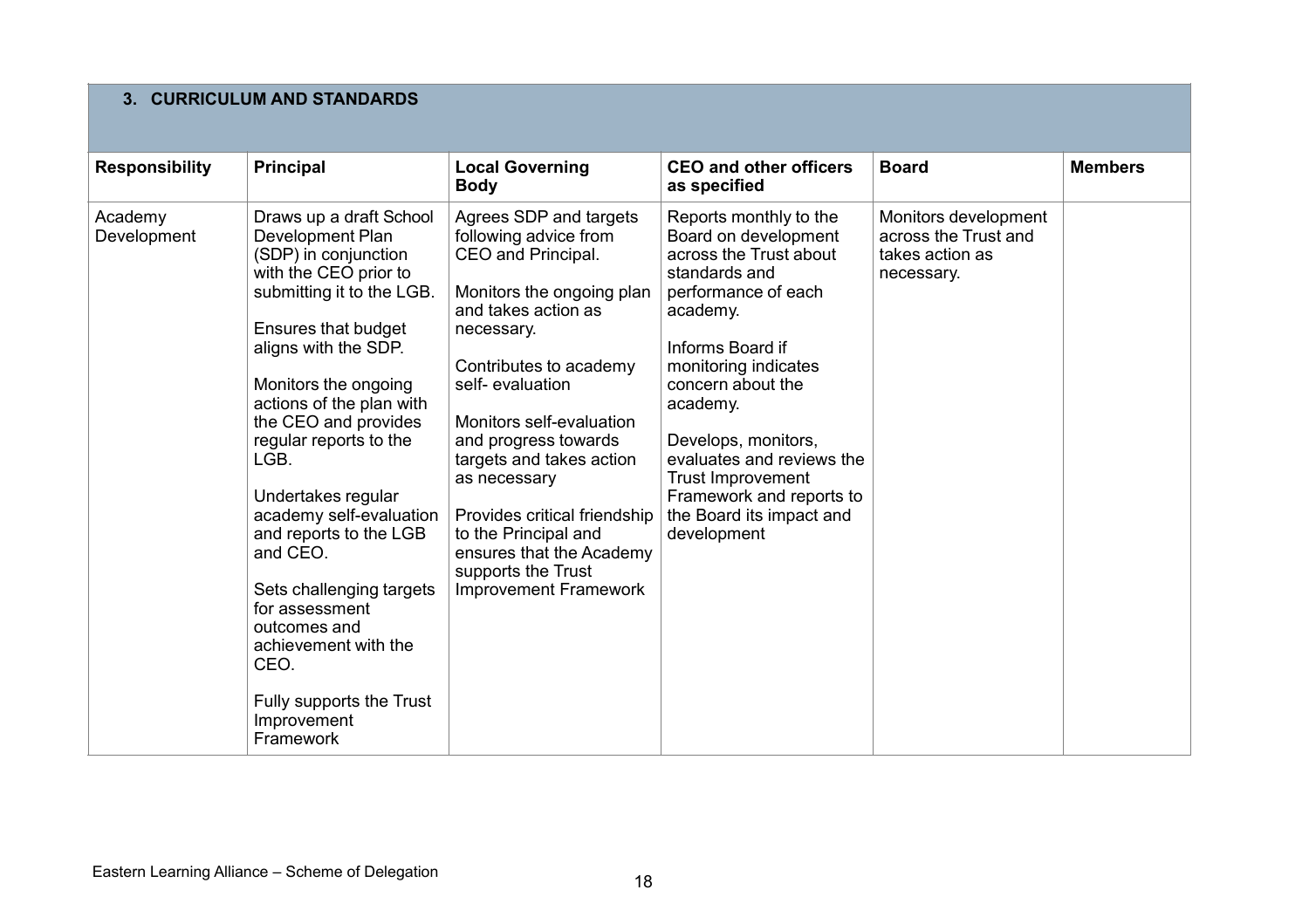# **4. WELFARE**

| <b>Responsibility</b> | <b>Principal</b>                                                                                                                                                                                                                                                                                                                                                                                                                                                                                                                                                                                                                                     | <b>Local Governing</b><br><b>Body</b>                                                                                                                                                                                                                                                                                                                                                                                                                                                                                               | <b>CEO and other officers</b><br>as specified                                                                                                                                                                                                                                                                                                                                                                                                                                                                     | <b>Board</b>                                                                                                                                                                                                           | <b>Members</b> |
|-----------------------|------------------------------------------------------------------------------------------------------------------------------------------------------------------------------------------------------------------------------------------------------------------------------------------------------------------------------------------------------------------------------------------------------------------------------------------------------------------------------------------------------------------------------------------------------------------------------------------------------------------------------------------------------|-------------------------------------------------------------------------------------------------------------------------------------------------------------------------------------------------------------------------------------------------------------------------------------------------------------------------------------------------------------------------------------------------------------------------------------------------------------------------------------------------------------------------------------|-------------------------------------------------------------------------------------------------------------------------------------------------------------------------------------------------------------------------------------------------------------------------------------------------------------------------------------------------------------------------------------------------------------------------------------------------------------------------------------------------------------------|------------------------------------------------------------------------------------------------------------------------------------------------------------------------------------------------------------------------|----------------|
| Safeguarding          | Ensures a senior<br>qualified Designated<br>Safeguarding member of<br>teaching staff has been<br>appointed.<br>Ensures all staff and<br><b>LGB</b> members receive<br>regular safeguarding<br>and Prevent training as<br>set out in the CP and<br>Safeguarding policy.<br>Reports regularly to the<br>LGB on safeguarding<br>matters.<br>Notifies the LGB Chair,<br>CEO and HR adviser<br>immediately of any<br>allegation made against<br>a member of staff.<br>Appoints a designated<br>teacher for Looked After<br>Children<br><b>Maintains the Single</b><br>Central Record.<br><b>Undertakes DBS checks</b><br>for all staff and<br>volunteers. | Responsible for<br>safeguarding in the<br>academy by<br>implementing and<br>monitoring the<br>effectiveness of the<br>academy's safeguarding<br>and child protection<br>policies.<br>Appoints one of its<br>members as the<br>designated governor to<br>liaise with the Principal<br>regarding safeguarding<br>matters.<br>Chair or designated<br>governor liaises with<br>Principal in arranging<br>regular safeguarding<br>training for all members.<br><b>Monitors Single Central</b><br>Record and ensures it is<br>up to date. | Ensures each academy<br>has appointed designated<br>leads and governors for<br>Looked After Children and<br>safeguarding.<br>Makes arrangement for<br>safeguarding audits<br>(including SCR) and<br>reports the outcomes to<br>LGBs in detail and in<br>summary to<br>the Board.<br>Informs the Board of any<br>safeguarding allegation<br>raised in respect of the<br>Principal, any member of<br>the Senior Leadership<br>Team or any other key<br>employee of the Academy<br>and takes action as<br>necessary. | Has overall<br>responsibility for<br>ensuring that<br>safeguarding policies<br>are implemented<br>across the Trust and<br>that it is satisfied that<br>procedure and practice<br>are compliant with<br>those policies. |                |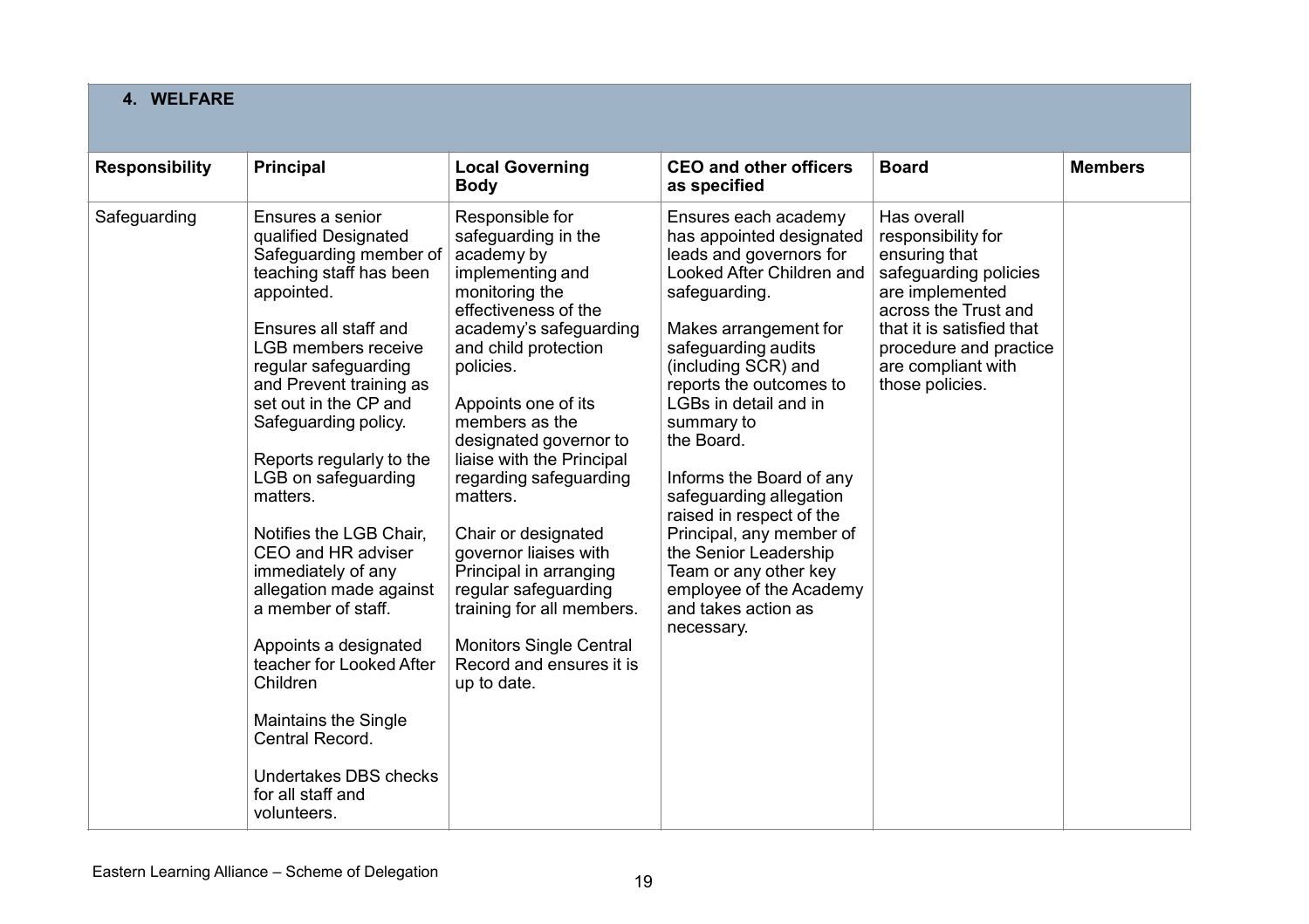# **4. WELFARE**

| <b>Responsibility</b>                        | <b>Principal</b>                                                                                                                                                                                                                              | <b>Local Governing</b><br><b>Body</b>                                                                                                                                                               | <b>CEO and other officers</b><br>as specified                                                                                                         | <b>Board</b>                                                                                                                      | <b>Members</b> |
|----------------------------------------------|-----------------------------------------------------------------------------------------------------------------------------------------------------------------------------------------------------------------------------------------------|-----------------------------------------------------------------------------------------------------------------------------------------------------------------------------------------------------|-------------------------------------------------------------------------------------------------------------------------------------------------------|-----------------------------------------------------------------------------------------------------------------------------------|----------------|
| Special<br><b>Educational Needs</b><br>(SEN) | Designates a SENCO<br>Ensures compliance<br>with the Disability<br>Discrimination Act.<br>Reports to LGB and<br>CEO on achievement of<br>SEND pupils.                                                                                         | Appoints governor<br>responsible for SEN and<br>inclusion.<br>Monitors implementation<br>of SEN policy and<br>achievement of pupils<br>with SEN, including<br>compliance with statute.              | Monitors outcomes for<br>SEN pupils and reports<br>any concerns to the<br>Board.<br>Ensures each academy is<br>compliant with current<br>legislation. | Through the Data<br>Dashboard (DD),<br>receives reports on<br>outcomes for children<br>with SEN and takes<br>action as necessary. |                |
| <b>Pupil Premium</b><br>(PP)                 | Implements PP<br>Policy and appoints an<br>SLT lead for oversight of<br><b>PP</b><br>Develops plan for the<br>use of PP to be<br>submitted to the LGB<br>Monitors the impact of<br>PP and amends plan as<br>necessary. Reports to<br>the LGB. | Appoints a governor<br>responsible for PP.<br>Approves PP policy and<br>plan.<br>Monitors impact of PP.<br>Ensures statutory<br>information regarding PP<br>is published on the<br>academy website. | Monitors impact of PP<br>across the Trust and<br>reports to the Board.                                                                                | Through the DD,<br>receives reports on PP<br>and takes action as<br>necessary.                                                    |                |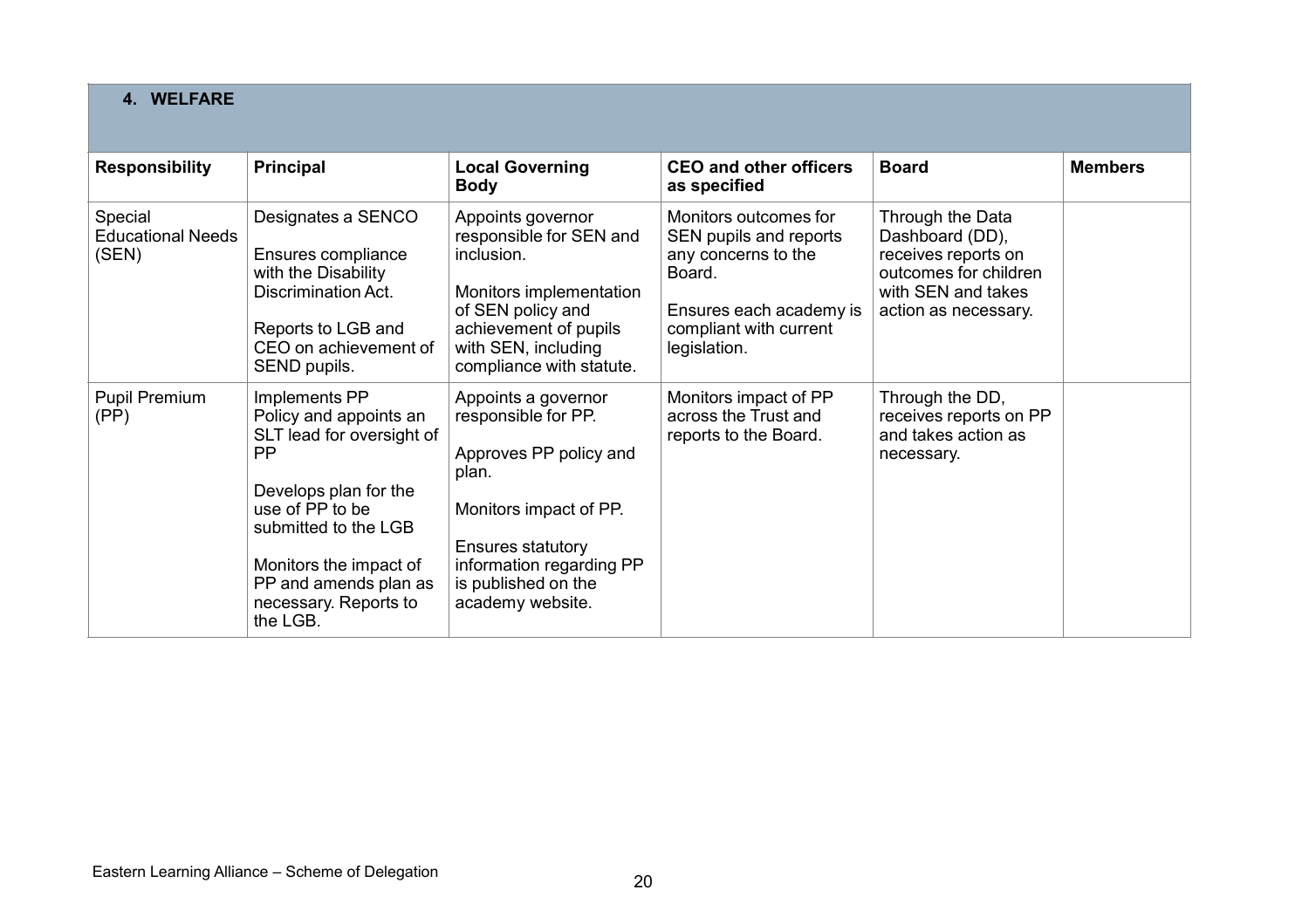# **4. WELFARE**

| <b>Responsibility</b>       | Principal                                                                                                                                                                                                                                                                                                                                 | <b>Local Governing</b><br><b>Body</b>                                                                                                                                                                                                                                                                                                            | <b>CEO and other officers</b><br>as specified                                                                                                                   | <b>Board</b>                                                                                              | <b>Members</b> |
|-----------------------------|-------------------------------------------------------------------------------------------------------------------------------------------------------------------------------------------------------------------------------------------------------------------------------------------------------------------------------------------|--------------------------------------------------------------------------------------------------------------------------------------------------------------------------------------------------------------------------------------------------------------------------------------------------------------------------------------------------|-----------------------------------------------------------------------------------------------------------------------------------------------------------------|-----------------------------------------------------------------------------------------------------------|----------------|
| Behaviour and<br>attendance | Reports on pupil<br>absences and develops<br>procedures to<br>continually improve<br>attendance.<br>Implements appropriate<br>behaviour strategies and<br>reports regularly on<br>behaviour to the LGB.<br>Informs CEO<br>immediately of any<br>serious incidents.<br><b>Ensures exclusions</b><br>policy and procedures<br>are followed. | Agrees academy<br>attendance policy and<br>targets.<br>Monitors levels of<br>attendance and takes<br>action as necessary.<br>Agrees academy<br>behaviour policy following<br>Trust model and<br>guidelines.<br>Monitors behaviour in the<br>academy.<br>Constitutes panel to<br>review exclusions as<br>required by the exclusions<br>procedures | Monitors attendance,<br>behaviour and exclusions<br>across the Trust and<br>reports to the Board.<br>Supports Principal in<br>setting up exclusion<br>hearings. | Monitors behaviour,<br>attendance and<br>exclusions across the<br>Trust and takes action<br>as necessary. |                |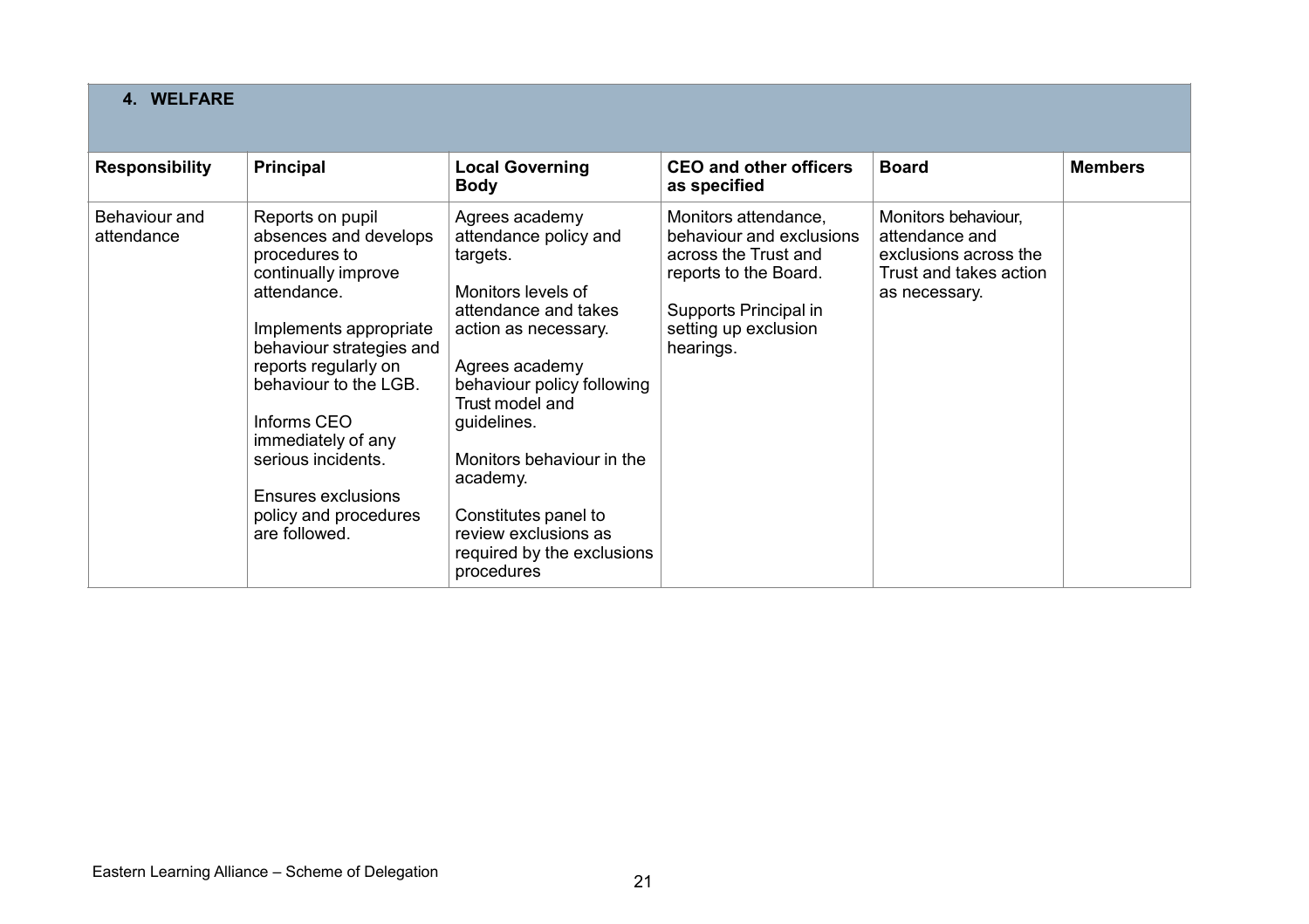| 5. ACADEMY ORGANISATION         |                                                                                                                                                                                                                      |                                                                                                                                                                                                                               |                                                                                                                                                                                                                                     |                                              |                |  |  |  |
|---------------------------------|----------------------------------------------------------------------------------------------------------------------------------------------------------------------------------------------------------------------|-------------------------------------------------------------------------------------------------------------------------------------------------------------------------------------------------------------------------------|-------------------------------------------------------------------------------------------------------------------------------------------------------------------------------------------------------------------------------------|----------------------------------------------|----------------|--|--|--|
| <b>Responsibility</b>           | <b>Principal</b>                                                                                                                                                                                                     | <b>Local Governing</b><br><b>Body</b>                                                                                                                                                                                         | <b>CEO and other officers</b><br>as specified                                                                                                                                                                                       | <b>Board</b>                                 | <b>Members</b> |  |  |  |
| Term dates and<br>academy hours | With the CEO, agrees<br>term dates, Inset days<br>and opening hours<br>based on local context<br>and other provision in<br>the area to LGB.<br>Reports agreed term<br>dates, Inset days and<br>opening hours to CEO. | Is consulted on term<br>times, Inset days and<br>opening hours.                                                                                                                                                               | Monitors across the Trust<br>and reports any issues to<br>the Board.<br>At the CEO's discretion<br>designates one<br>mandatory Inset day for<br>some or all schools.                                                                |                                              |                |  |  |  |
| Admissions                      | <b>Ensures admissions</b><br>procedures are followed.                                                                                                                                                                | Agrees admissions policy<br>based on current<br>regulations and Trust<br>requirements and in<br>accordance with the<br>admissions code.<br>Undertakes statutory<br>consultation process, if<br>changes to policy<br>proposed. | Ensures all admission<br>policies are compliant and<br>academies use an<br>appeals service that fulfils<br>statutory requirements.<br>Advises Board of<br>admissions policy of<br>schools joining and any<br>amendments thereafter. | Approves admissions<br>policy and procedures |                |  |  |  |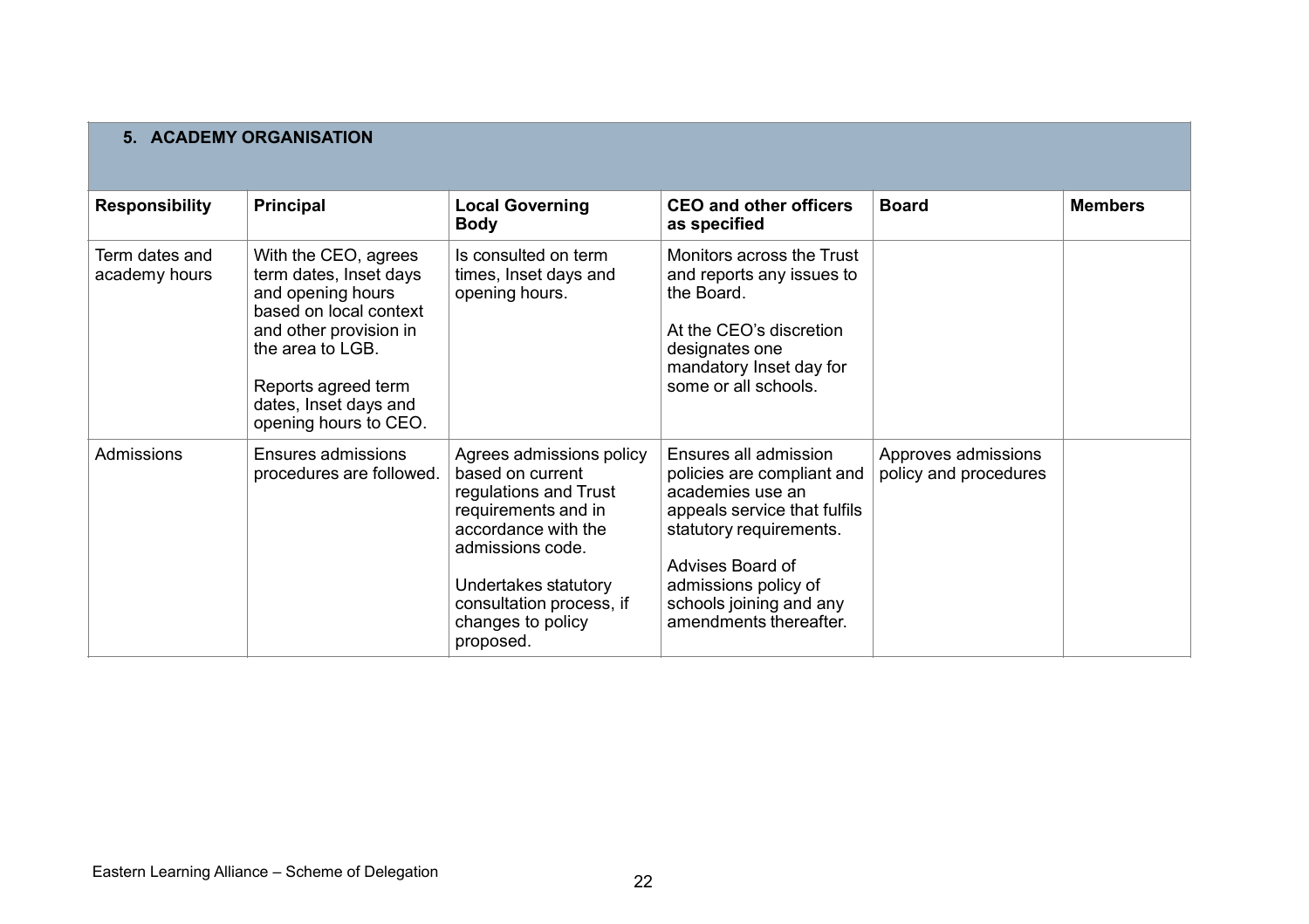# **5. ACADEMY ORGANISATION**

| <b>Responsibility</b>     | Principal                                                                                                                                                                                                                                                                                                                                                                                                                                                     | <b>Local Governing</b><br><b>Body</b> | <b>CEO and other officers</b><br>as specified                                                                                                                                                                                                                                                                                                                                                 | <b>Board</b>                                                                     | <b>Members</b> |
|---------------------------|---------------------------------------------------------------------------------------------------------------------------------------------------------------------------------------------------------------------------------------------------------------------------------------------------------------------------------------------------------------------------------------------------------------------------------------------------------------|---------------------------------------|-----------------------------------------------------------------------------------------------------------------------------------------------------------------------------------------------------------------------------------------------------------------------------------------------------------------------------------------------------------------------------------------------|----------------------------------------------------------------------------------|----------------|
| Information<br>Management | Ensures publication of<br>statutory information on<br>the academy website.<br>Maintains accurate and<br>secure pupil and staff<br>records.<br>Ensures compliance<br>with data protection<br>legislation in the<br>academy.<br>Ensure that all staff are<br>trained on IT and<br>information<br>management and<br>privacy.<br>Ensures effective<br>implementation of data<br>protection policies and<br>procedures.<br>Ensures secure systems<br>are in place. |                                       | Sets standards for<br>information security,<br>privacy, data protection<br>and freedom of<br>information for Trust.<br>Ensures compliance with<br>data protection legislation<br>across<br>all academies.<br>Maintains accurate and<br>secure staff records for<br>the Trust central<br>functions.<br>Ensures registration with<br>the Information<br>Commissioner's Office is<br>up to date. | Approves data<br>protection policy and<br>monitors procedures at<br>Trust level. |                |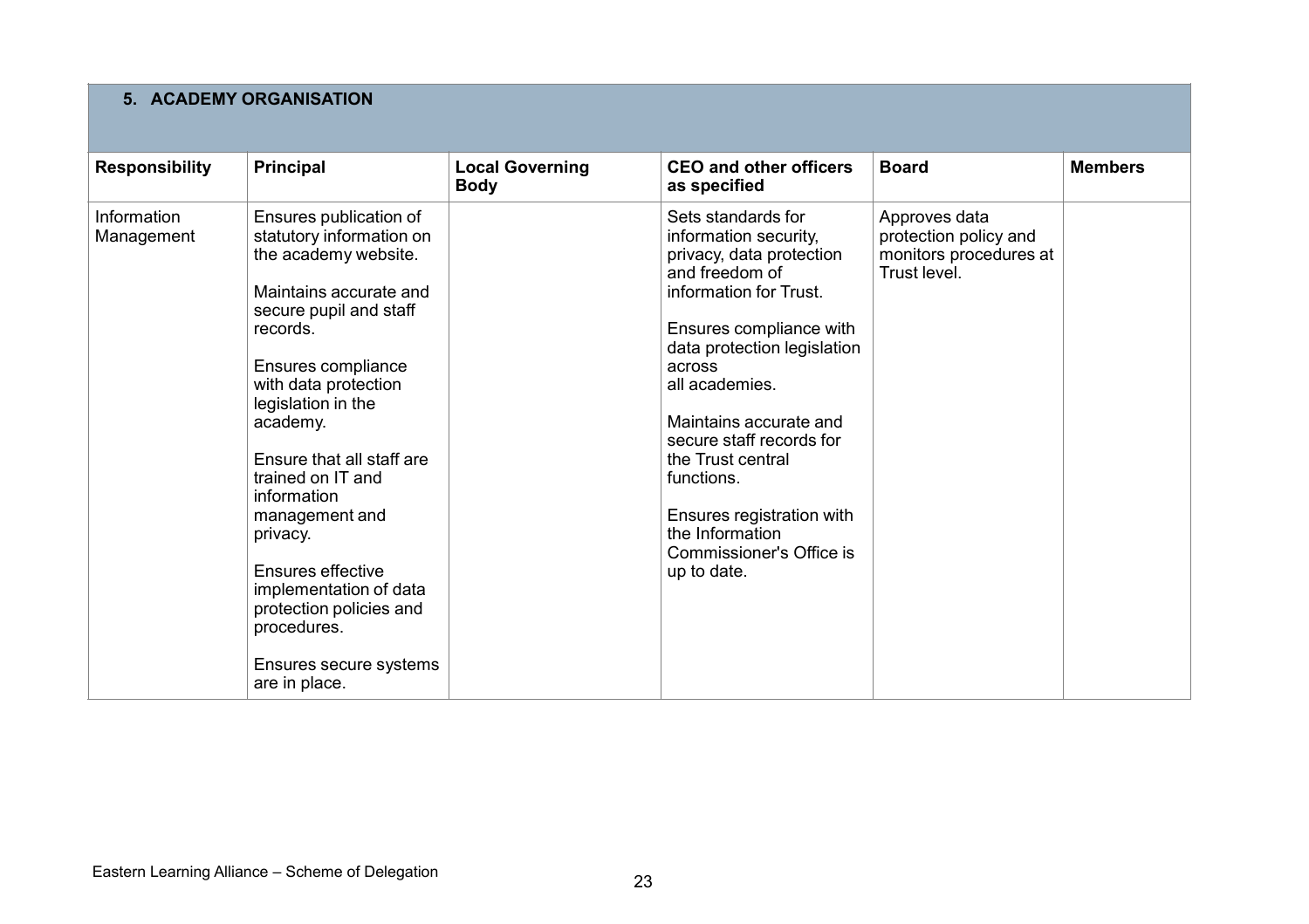# **6. PREMISES**

| <b>Responsibility</b>    | <b>Principal</b>                                                                                                                                                                                                                                                                                                                                                                                                                                                                                                        | <b>Local Governing</b><br><b>Body</b>                                                                                                                                                                                                                                    | <b>CEO and other officers</b><br>as specified                                                                                                                                                                                                                                                                                                                                                                                                                                                                                                                                                                                                                           | <b>Board</b>                                                                                                                                                        | <b>Members</b> |
|--------------------------|-------------------------------------------------------------------------------------------------------------------------------------------------------------------------------------------------------------------------------------------------------------------------------------------------------------------------------------------------------------------------------------------------------------------------------------------------------------------------------------------------------------------------|--------------------------------------------------------------------------------------------------------------------------------------------------------------------------------------------------------------------------------------------------------------------------|-------------------------------------------------------------------------------------------------------------------------------------------------------------------------------------------------------------------------------------------------------------------------------------------------------------------------------------------------------------------------------------------------------------------------------------------------------------------------------------------------------------------------------------------------------------------------------------------------------------------------------------------------------------------------|---------------------------------------------------------------------------------------------------------------------------------------------------------------------|----------------|
| <b>Health and Safety</b> | Draws up site-specific<br>health and safety<br>procedures based on<br>Trust policy and<br>procedures.<br>Ensures suitable risk<br>assessments are<br>prepared and<br>appropriate actions<br>taken.<br>Ensures that proper<br>policy is followed in<br>good time for all external<br>visits.<br>Monitors the accident<br>book and agrees<br>appropriate actions.<br>Reports immediately to<br>the LGB and CEO any<br>serious incidents.<br>Reports compliance with<br>health and safety<br>systems termly to the<br>CEO. | Appoints a governor with<br>responsibility for Health<br>and Safety.<br>Approves site-specific<br>procedures.<br>Monitors the effectiveness<br>of health and safety policy<br>and procedures.<br>Undertakes annual site<br>inspections with a senior<br>member of staff. | Determines the Health<br>and Safety policy and<br>ensures that it is known to<br>all academies and staff.<br>Develops a health and<br>safety reporting<br>framework and central<br>monitoring system to<br>provide the Board with<br>positive assurance of<br>compliance.<br>Ensures adequate<br>insurance cover is in<br>place.<br>Monitors health and<br>safety procedures across<br>the Trust.<br>Reviews academy risk<br>registers and reports<br>health and safety<br>performance to the Board.<br>Ensures that health and<br>safety performance is<br>considered in all building<br>maintenance contracts<br>and ensures compliance<br>is monitored during works. | Reviews risk<br>management and<br>maintains Trust risk<br>register.<br>Approves insurance<br>arrangements.<br><b>Approves Trust Health</b><br>and<br>Safety policy. |                |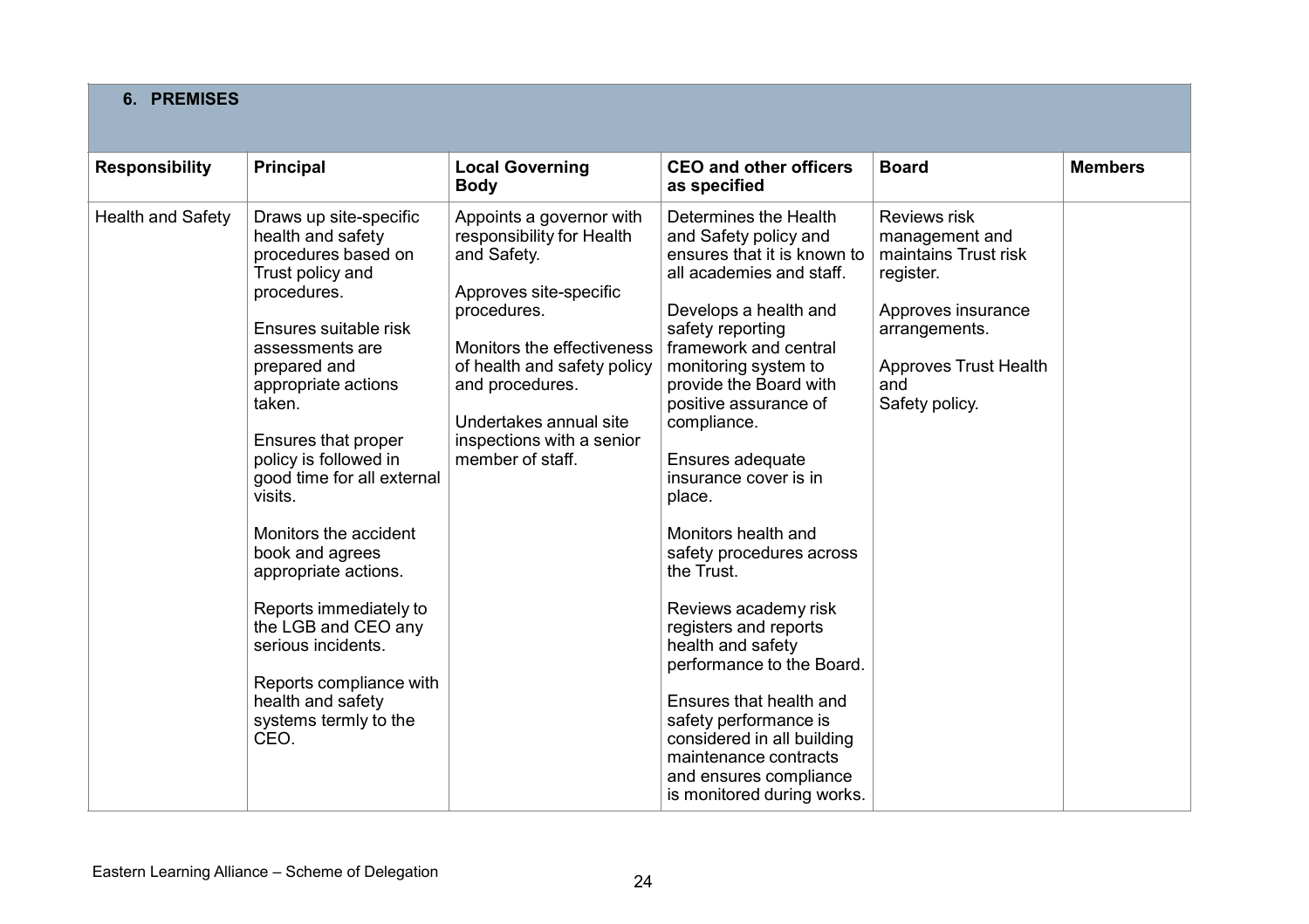| <b>6. PREMISES</b>    |                                                                                                                                                                                                                                           |                                                                                                         |                                                                                                                                                        |                                                                                                                                                                                                                                       |                |  |  |  |
|-----------------------|-------------------------------------------------------------------------------------------------------------------------------------------------------------------------------------------------------------------------------------------|---------------------------------------------------------------------------------------------------------|--------------------------------------------------------------------------------------------------------------------------------------------------------|---------------------------------------------------------------------------------------------------------------------------------------------------------------------------------------------------------------------------------------|----------------|--|--|--|
| <b>Responsibility</b> | <b>Principal</b>                                                                                                                                                                                                                          | <b>Local Governing</b><br><b>Body</b>                                                                   | <b>CEO and other officers</b><br>as specified                                                                                                          | <b>Board</b>                                                                                                                                                                                                                          | <b>Members</b> |  |  |  |
| Maintenance           | Works with building<br>consultants to draw up a<br><b>Premises Maintenance</b><br>Programme within Trust<br>guidelines that is costed<br>and the expenditure built<br>in to the Budget<br>Forecast<br>Reports plan to the LGB<br>and CEO. | Approves plan and<br>monitors the<br>implementation of the<br><b>Premises Maintenance</b><br>Programme. | <b>Monitors the Premises</b><br>Maintenance<br>Programmes and<br>develops a Trust-wide<br>programme to ensure<br>good maintenance across<br>the Trust. | Receives reports from<br>the CEO on the<br><b>Premises Maintenance</b><br>Programmes across<br>the Trust and makes<br>amendments as<br>necessary to ensure<br>financial viability as<br>well as appropriate<br>learning environments. |                |  |  |  |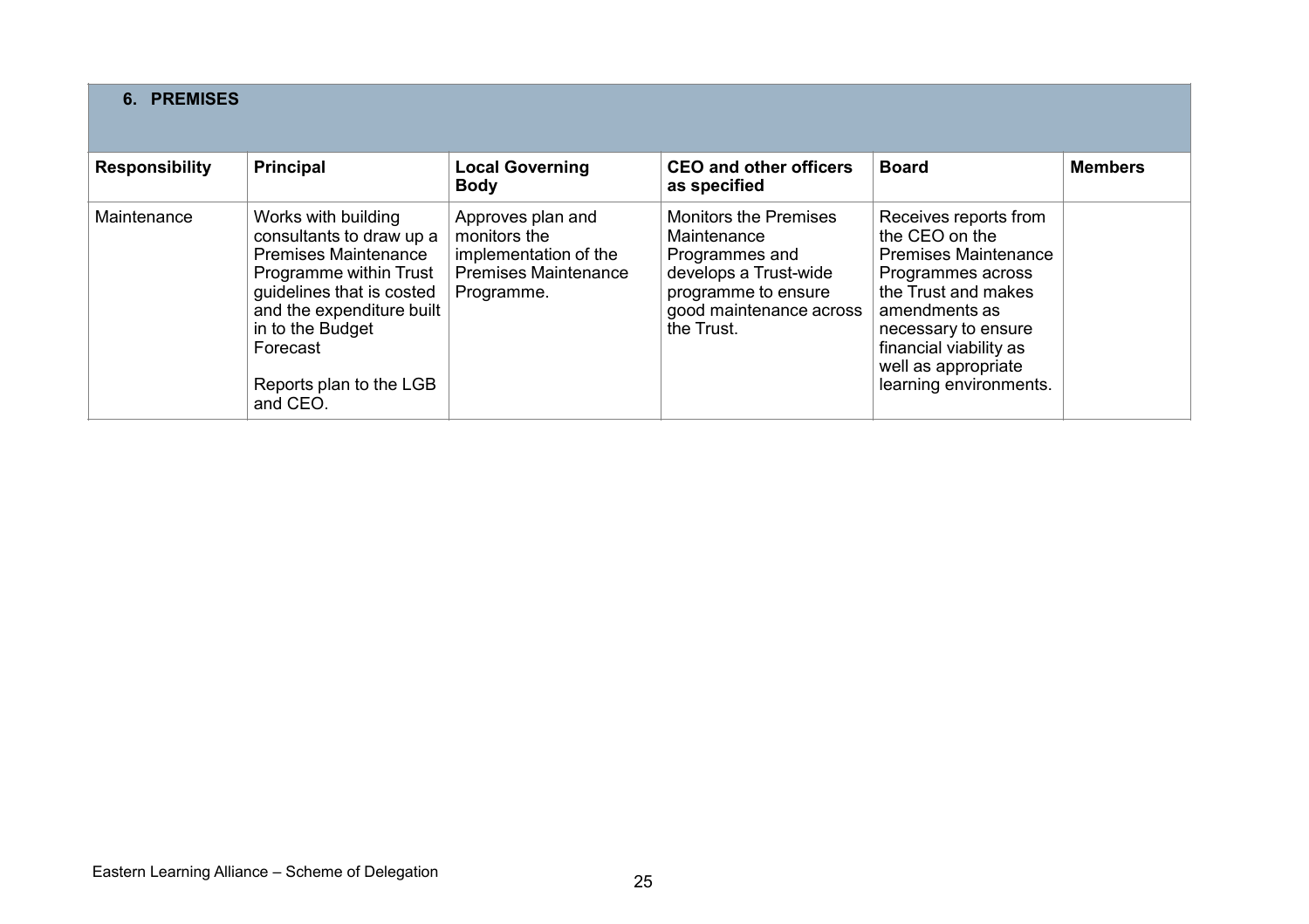| <b>6. PREMISES</b>    |                                                                                                                                                                                                                                                                                                      |                                                                                                                                    |                                                                                                                                                                                                                                                                                                                                                                                                                                                   |                                                                                                  |                |
|-----------------------|------------------------------------------------------------------------------------------------------------------------------------------------------------------------------------------------------------------------------------------------------------------------------------------------------|------------------------------------------------------------------------------------------------------------------------------------|---------------------------------------------------------------------------------------------------------------------------------------------------------------------------------------------------------------------------------------------------------------------------------------------------------------------------------------------------------------------------------------------------------------------------------------------------|--------------------------------------------------------------------------------------------------|----------------|
| <b>Responsibility</b> | <b>Principal</b>                                                                                                                                                                                                                                                                                     | <b>Local Governing</b><br><b>Body</b>                                                                                              | <b>CEO and other officers</b><br>as specified                                                                                                                                                                                                                                                                                                                                                                                                     | <b>Board</b>                                                                                     | <b>Members</b> |
| Capital work          | Works with building<br>consultants to identify<br>capital needs and<br>submits a building<br>development plan to the<br>LGB.<br>Works with consultant<br>and CEO to recommend<br>projects to the LGB.<br>Works with consultant<br>and CEO to secure<br>funding and approval<br>from ESFA as required | <b>Agrees Building</b><br>Development plan to be<br>submitted to the Board.<br>Agrees projects to be<br>recommended to the<br>CEO. | Reports on academy<br>building development<br>plans to the Board.<br>Appoints building<br>consultant from Board-<br>approved list.<br>Approves applications to<br>secure funding / ESFA<br>approval based on plan.<br>Works with academy and<br>building consultant to<br>ensure efficient running of<br>the project.<br>Ensures long-run capital<br>development<br>requirements for the<br>Trust are within overall<br>Trust financial capacity. | Approves academy<br>building development<br>plans.<br>Monitors capital work<br>across the Trust. |                |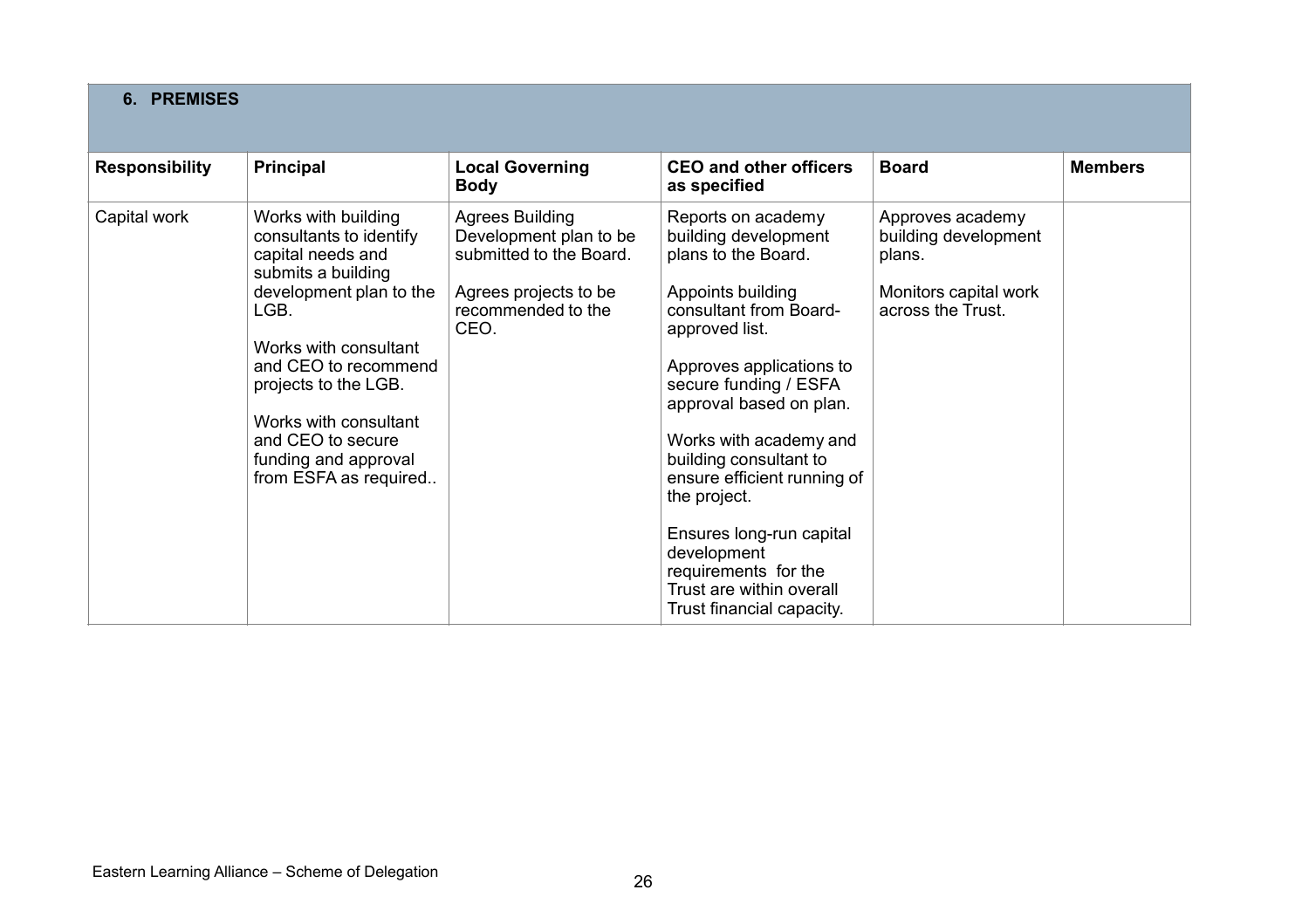| <b>7. FINANCE</b>    |                                                                                                                                                                                                                                                                                                                               |                                       |                                                                                                                                                                                                                                                                                                                 |                                                                                                                                                                                                                                                                                                                        |                |
|----------------------|-------------------------------------------------------------------------------------------------------------------------------------------------------------------------------------------------------------------------------------------------------------------------------------------------------------------------------|---------------------------------------|-----------------------------------------------------------------------------------------------------------------------------------------------------------------------------------------------------------------------------------------------------------------------------------------------------------------|------------------------------------------------------------------------------------------------------------------------------------------------------------------------------------------------------------------------------------------------------------------------------------------------------------------------|----------------|
| <b>Responsibilit</b> | <b>Principal</b>                                                                                                                                                                                                                                                                                                              | <b>Local Governing</b><br><b>Body</b> | CEO and other officers as<br>specified                                                                                                                                                                                                                                                                          | <b>Board</b>                                                                                                                                                                                                                                                                                                           | <b>Members</b> |
| General              | Operates compliant<br>financial processes<br>within the Academy,<br>Maintains adequate<br>operational and internal<br>controls in line with the<br><b>Financial Procedures</b><br>and Policy Manual.<br>Maintains full, accurate<br>and up to date records in<br>order to provide financial<br>and statistical<br>information |                                       | Recommends to the Board<br>appropriate levels of delegation<br>based on the current circumstances<br>of the academy.<br><b>Ensures the Financial Scheme of</b><br>Delegation is operated in conjunction<br>with Financial Regulations.<br>Ensures the financial procedures<br>reflect the scheme of delegation. | Approves the scheme<br>of delegation which<br>includes its financial<br>powers and duties to<br>its Trustees and<br>Academies.<br><b>Approves Financial</b><br><b>Procedures and Policy</b><br>Manual.<br>Approves the amount<br>to be retained from the<br>academy budget to<br>cover services<br>provided centrally. |                |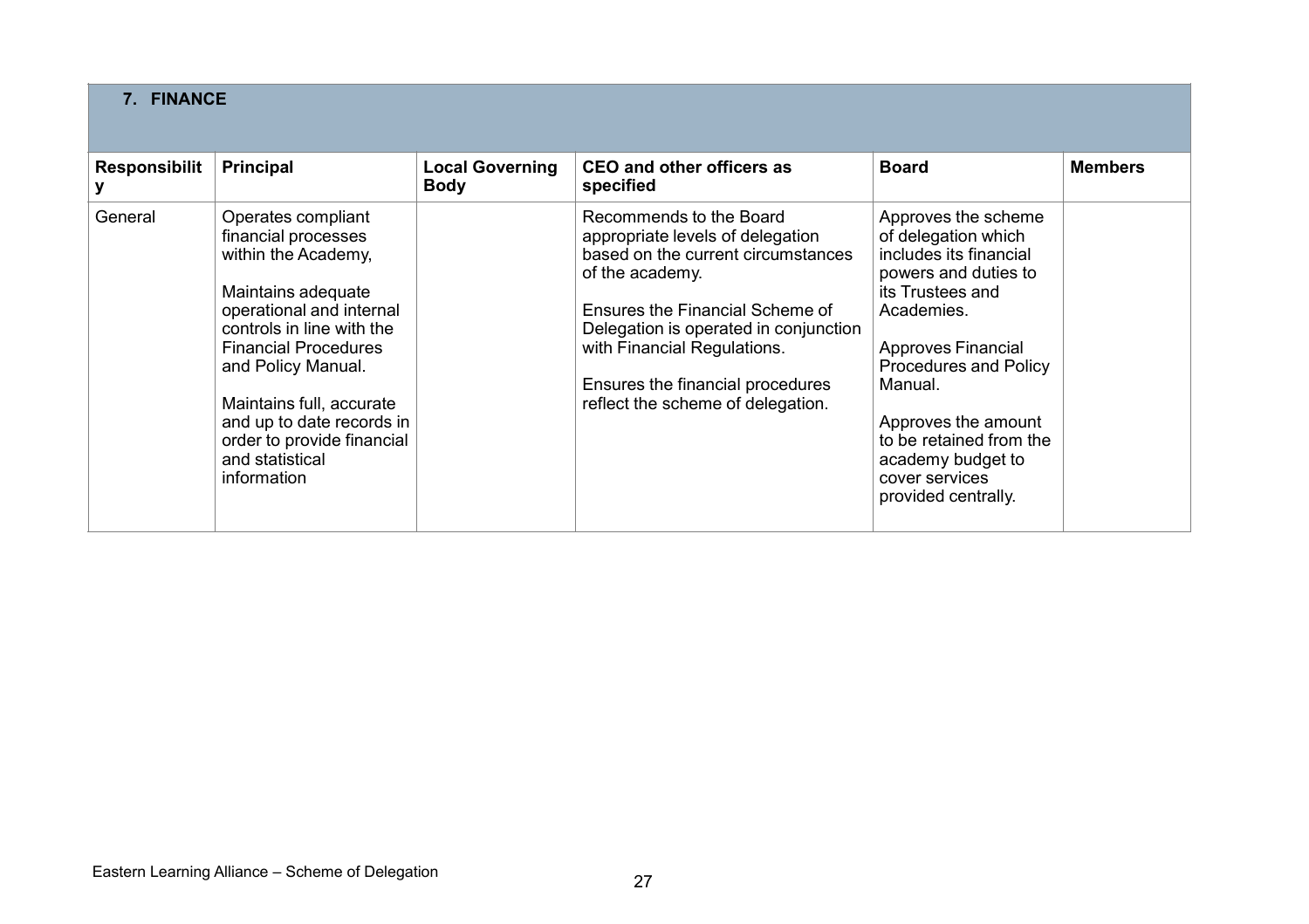| 7. FINANCE                |                                                                                          |                                                                                  |                                                                                                                                                                                                                                                                                                                                                                                                                                                                                                                                                                                                             |                                                                                                                                                                                                                                                                   |                                                                                        |
|---------------------------|------------------------------------------------------------------------------------------|----------------------------------------------------------------------------------|-------------------------------------------------------------------------------------------------------------------------------------------------------------------------------------------------------------------------------------------------------------------------------------------------------------------------------------------------------------------------------------------------------------------------------------------------------------------------------------------------------------------------------------------------------------------------------------------------------------|-------------------------------------------------------------------------------------------------------------------------------------------------------------------------------------------------------------------------------------------------------------------|----------------------------------------------------------------------------------------|
| <b>Responsibilit</b><br>у | <b>Principal</b>                                                                         | <b>Local Governing</b><br><b>Body</b>                                            | <b>CEO and other officers as</b><br>specified                                                                                                                                                                                                                                                                                                                                                                                                                                                                                                                                                               | <b>Board</b>                                                                                                                                                                                                                                                      | <b>Members</b>                                                                         |
| Audit                     | Ensures full, accurate<br>and up to date records<br>are kept and available<br>for audit. | Informs the CEO if<br>it suspects any<br>irregularity<br>affecting<br>resources. | Ensures full, accurate and up to date<br>records are kept and available for<br>audit.<br>Receives the reports and<br>supplementary information given by<br>the external auditor and takes action<br>as necessary.<br>Ensures each academy is audited as<br>required and<br>procedures for internal audit<br>followed.<br>Ensures any actions agreed by the<br>Board following reports on internal<br>and external audit are carried out.<br>Provide the Board with informed<br>assurance of compliance with Trust<br>procedures and the terms of the<br><b>Funding Agreements and Academies</b><br>Handbook | Appoints and removes<br>external auditors<br>Agrees process for<br>appropriate internal<br>audit.<br>Receives reports on<br>internal audit and<br>agrees any necessary<br>action.<br>Informs the EFA if it<br>suspects any<br>irregularity affecting<br>resources | <b>Receives</b><br>annual<br>financial<br>accounts &<br>audit report<br>from the Board |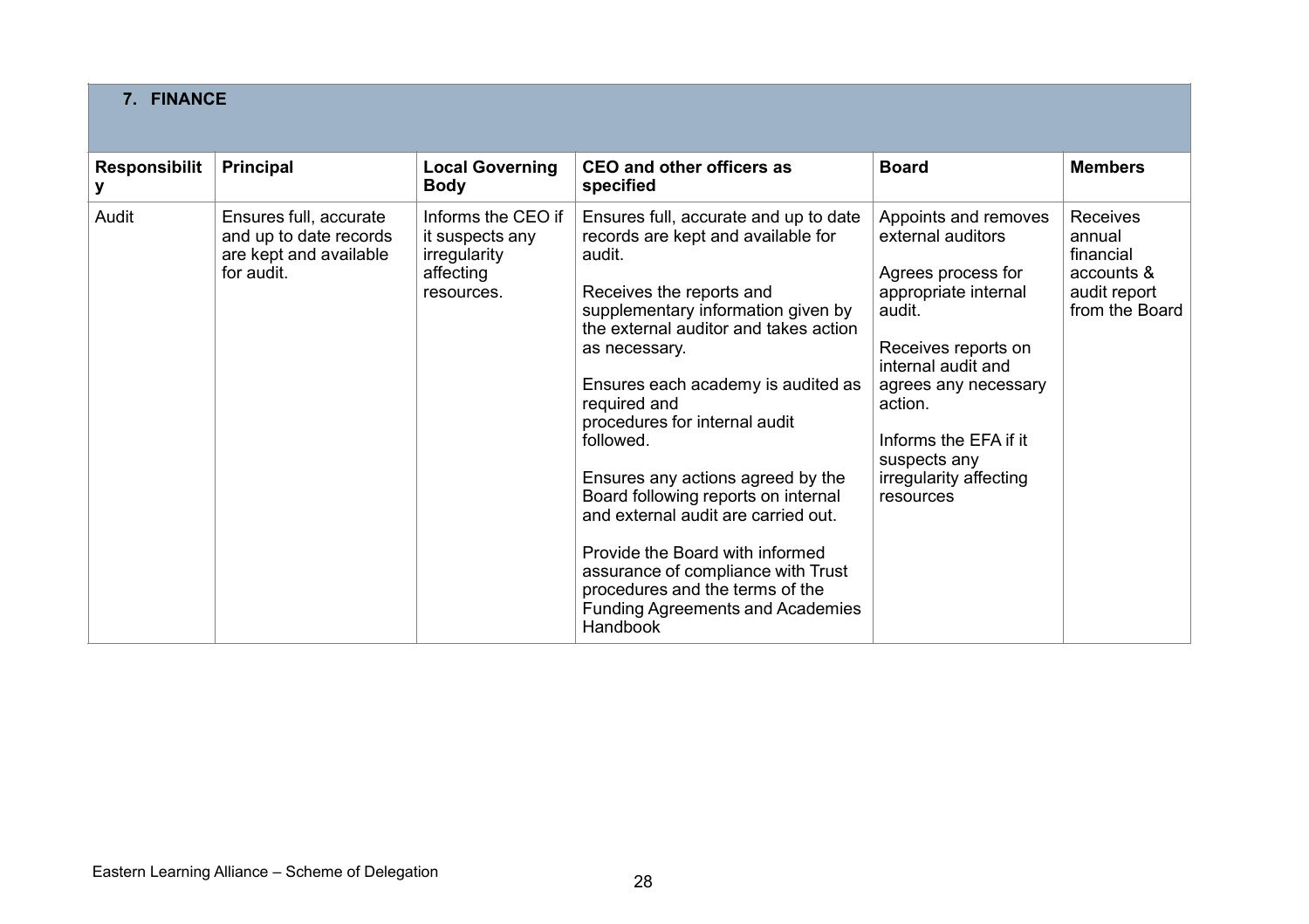| 7. FINANCE                              |                                                                                                                                                                                                                                                                                                                                                                               |                                                                                                                                                                        |                                                                                                                                                                                                                                                                                                                                                                                                                                                                                                                                                         |                                                                                                                                                                                                                                                                                                                                                                                                                                                           |                |
|-----------------------------------------|-------------------------------------------------------------------------------------------------------------------------------------------------------------------------------------------------------------------------------------------------------------------------------------------------------------------------------------------------------------------------------|------------------------------------------------------------------------------------------------------------------------------------------------------------------------|---------------------------------------------------------------------------------------------------------------------------------------------------------------------------------------------------------------------------------------------------------------------------------------------------------------------------------------------------------------------------------------------------------------------------------------------------------------------------------------------------------------------------------------------------------|-----------------------------------------------------------------------------------------------------------------------------------------------------------------------------------------------------------------------------------------------------------------------------------------------------------------------------------------------------------------------------------------------------------------------------------------------------------|----------------|
| <b>Responsibilit</b><br>у               | <b>Principal</b>                                                                                                                                                                                                                                                                                                                                                              | <b>Local Governing</b><br><b>Body</b>                                                                                                                                  | <b>CEO and other officers as</b><br>specified                                                                                                                                                                                                                                                                                                                                                                                                                                                                                                           | <b>Board</b>                                                                                                                                                                                                                                                                                                                                                                                                                                              | <b>Members</b> |
| Budgets/<br><b>Budgetary</b><br>control | Prepares an annual draft<br>budget plan in<br>conjunction with the<br>CEO before the start of<br>the relevant financial<br>year.<br>Monitors expenditure<br>and income against the<br>approved budget and<br>submits regular reports<br>on the school's financial<br>position to the CEO.<br>Approves the virement<br>between and within<br>budget headings up to<br>£10,000. | Reviews the<br>annual draft<br>budget<br>In particular is<br>consulted about<br>budget decisions<br>that will affect<br>teaching and<br>learning and the<br>curriculum | Oversees the preparation of the draft<br>financial statements for each<br>academy prior to audit.<br>Agrees the annual academy budget<br>for formal approval by the Trust by<br>15th June prior to the start of each<br>financial year.<br>Ensures that each academy has<br>approved the annual academy<br>budget by 30 June prior to the start of<br>each financial year<br>Monitors the effectiveness of<br>financial controls in the academy and<br>holds the Principal to account for<br>financial performance.<br>Reports the budget to the Board. | Approves the audited<br>financial statements<br>prior to submission to<br>the Secretary of State<br>by 31 December.<br>Approves academy<br>budget for submission<br>to the EFA by 31 July.<br>Considers budgetary<br>control reports for each<br>academy's accounts<br>with relevant<br>explanations and<br>documentation where<br>required.<br>Authorises virements in<br>excess of £50,000<br>between or within<br>budget headings for<br>each academy. |                |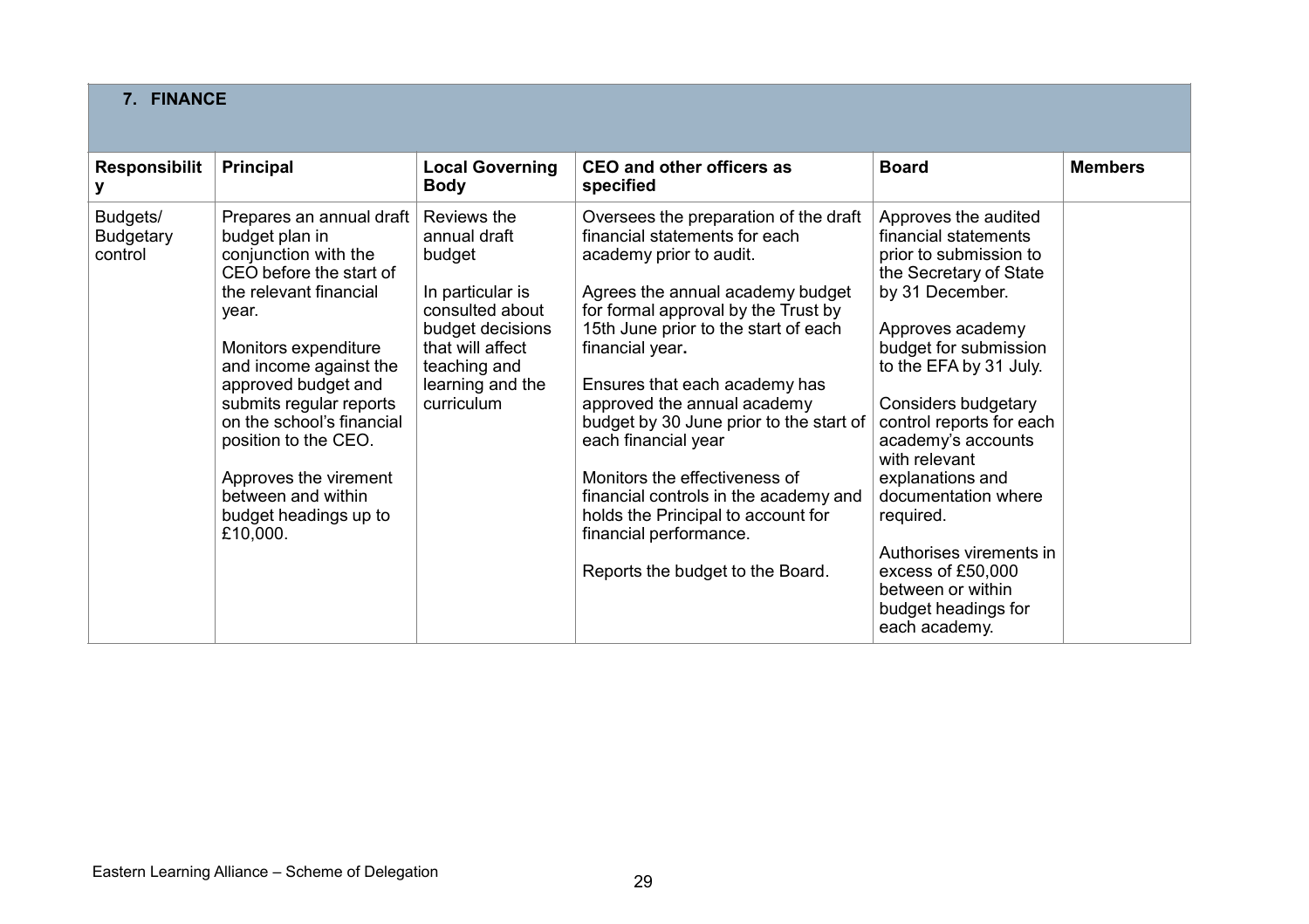| 7. FINANCE                |                                                                                                            |                                       |                                                                                                                                                                                                                                                                                                                                                                                                                                                                                                                                                                                                                                                                                                                                                                                  |              |                |
|---------------------------|------------------------------------------------------------------------------------------------------------|---------------------------------------|----------------------------------------------------------------------------------------------------------------------------------------------------------------------------------------------------------------------------------------------------------------------------------------------------------------------------------------------------------------------------------------------------------------------------------------------------------------------------------------------------------------------------------------------------------------------------------------------------------------------------------------------------------------------------------------------------------------------------------------------------------------------------------|--------------|----------------|
| <b>Responsibilit</b><br>у | <b>Principal</b>                                                                                           | <b>Local Governing</b><br><b>Body</b> | <b>CEO and other officers as</b><br>specified                                                                                                                                                                                                                                                                                                                                                                                                                                                                                                                                                                                                                                                                                                                                    | <b>Board</b> | <b>Members</b> |
| Budgets cont.             | Reports to the CEO all<br>significant financial<br>matters and any actual<br>or potential<br>overspending. |                                       | Monitors income and expenditure<br>from individual academies and the<br>centre and makes regular reports to<br>the Board.<br>Reviews the draft financial<br>statements prior to audit and<br>approves the audited financial<br>statements prior to submission to the<br>Secretary of State by 31 December.<br>Manages central spending and<br>reports this to the Board.<br>Authorises virements in excess of<br>£10,000 between or within budget<br>headings for each academy.<br>Considers budgetary control reports<br>on the academy's financial position,<br>taking appropriate action to contain<br>expenditure within the budget and<br>reporting to the Board.<br>Reports to the Trust all significant<br>financial matters and any actions or<br>potential overspending |              |                |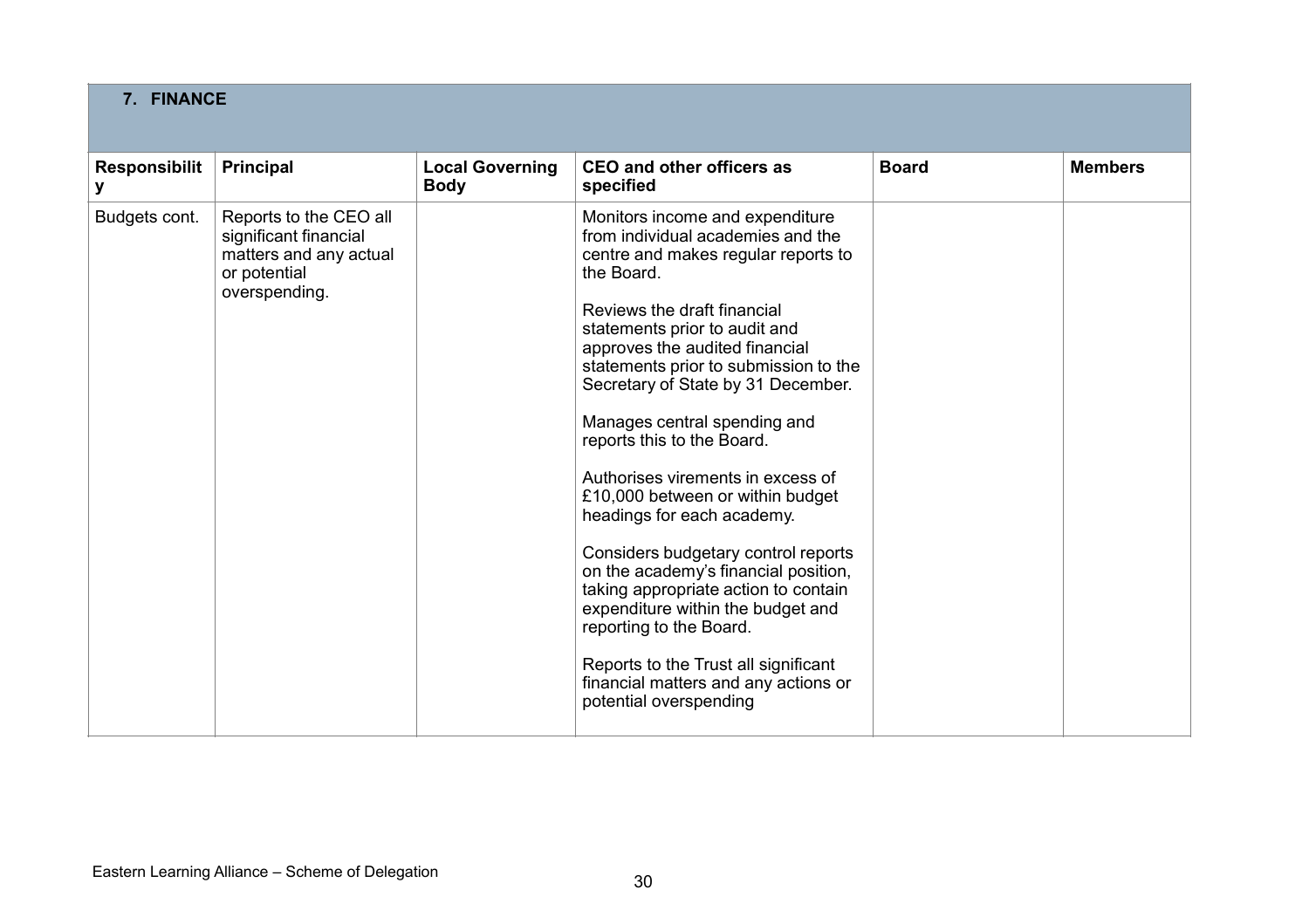| 7. FINANCE                               |                                                                                                                                                                                                                                                                                                                                      |                                       |                                                                                                                                                                                                                                                                                                                                                                                                                                                                                             |                                                                                                                                                                                                                                                                                                                                                                                                                     |                |
|------------------------------------------|--------------------------------------------------------------------------------------------------------------------------------------------------------------------------------------------------------------------------------------------------------------------------------------------------------------------------------------|---------------------------------------|---------------------------------------------------------------------------------------------------------------------------------------------------------------------------------------------------------------------------------------------------------------------------------------------------------------------------------------------------------------------------------------------------------------------------------------------------------------------------------------------|---------------------------------------------------------------------------------------------------------------------------------------------------------------------------------------------------------------------------------------------------------------------------------------------------------------------------------------------------------------------------------------------------------------------|----------------|
| <b>Responsibilit</b><br>У                | <b>Principal</b>                                                                                                                                                                                                                                                                                                                     | <b>Local Governing</b><br><b>Body</b> | CEO and other officers as<br>specified                                                                                                                                                                                                                                                                                                                                                                                                                                                      | <b>Board</b>                                                                                                                                                                                                                                                                                                                                                                                                        | <b>Members</b> |
| Contracts.<br>purchasing<br>and payments | Ensures all contracts<br>and agreements<br>conform with Trust<br>Financial policy and<br>procedures.<br>Signs contracts on<br>behalf of the Academy.<br>Accepts quotations up to<br>£5,000 in value (1<br>written quote); from £5k<br>to £30k (3 written<br>quotes)<br>Has receipt and custody<br>of all tenders for own<br>academy. |                                       | Identifies Trust wide services and<br>arranges for contract tenders.<br>Has receipt and custody of all<br>tenders.<br>Signs contracts on behalf of the<br>Trust.<br>Authorises the award of central<br>contracts for central functions for<br>purchases up to<br>£75,000 in value<br>Advises academies on contracts and<br>best value for money.<br>Arranges for tendering and contract<br>negotiation for services requested by<br>a group of academies to achieve best<br>value for money | Approves Trust wide<br>contracts with a value<br>in excess of<br>£75,000.<br>Maintains a Register of<br><b>Business Interests for</b><br>staff involved in the<br>short listing or<br>awarding of contracts<br>on behalf of the Trust<br>or academies.<br>Authorises the<br>advertising of tenders<br>above the Public<br>Procurement limit, and<br>authorises the award of<br>such tenders and<br>informs the LGB. |                |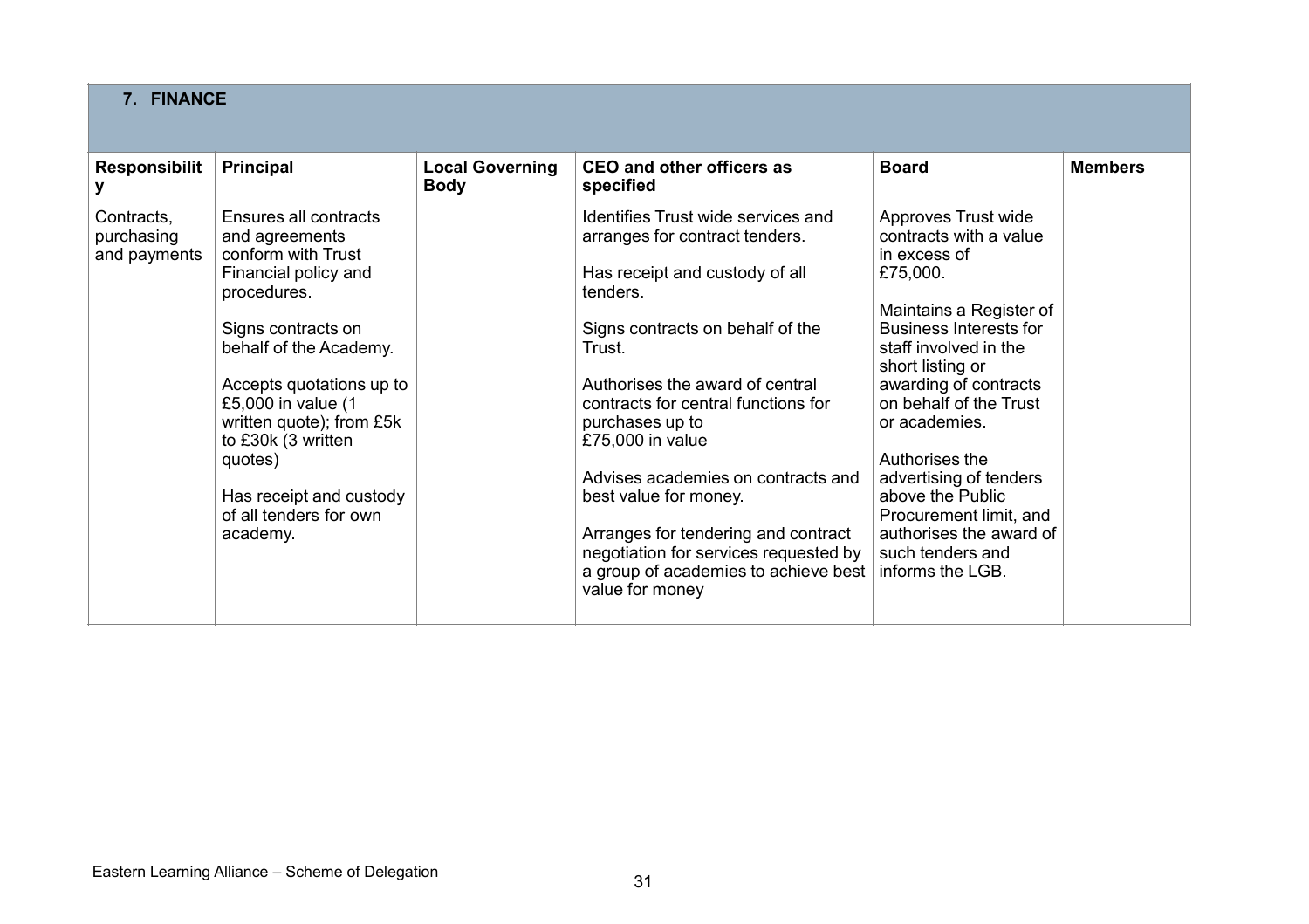| 7. FINANCE                                        |                                                                                                                                                                                                                                                                                                                                                                                                                                                                                                                                                                    |                                       |                                               |              |                |
|---------------------------------------------------|--------------------------------------------------------------------------------------------------------------------------------------------------------------------------------------------------------------------------------------------------------------------------------------------------------------------------------------------------------------------------------------------------------------------------------------------------------------------------------------------------------------------------------------------------------------------|---------------------------------------|-----------------------------------------------|--------------|----------------|
| <b>Responsibilit</b><br>у                         | Principal                                                                                                                                                                                                                                                                                                                                                                                                                                                                                                                                                          | <b>Local Governing</b><br><b>Body</b> | <b>CEO and other officers as</b><br>specified | <b>Board</b> | <b>Members</b> |
| Contracts,<br>purchasing<br>and payments<br>cont. | Authorises members of<br>staff to receive goods<br>and certify invoices for<br>payment, ensuring the<br>appropriate division of<br>these duties between<br>the staff.<br><b>Ensures that all correct</b><br>invoices are duly<br>certified by authorised<br>staff before payments<br>are made and that<br>invoices, vouchers and<br>other records are<br>retained and stored in a<br>secure way and are<br>readily available for<br>inspection by authorised<br>persons.<br>Notifies the payroll<br>provider of any matters<br>affecting payments to<br>employees. |                                       |                                               |              |                |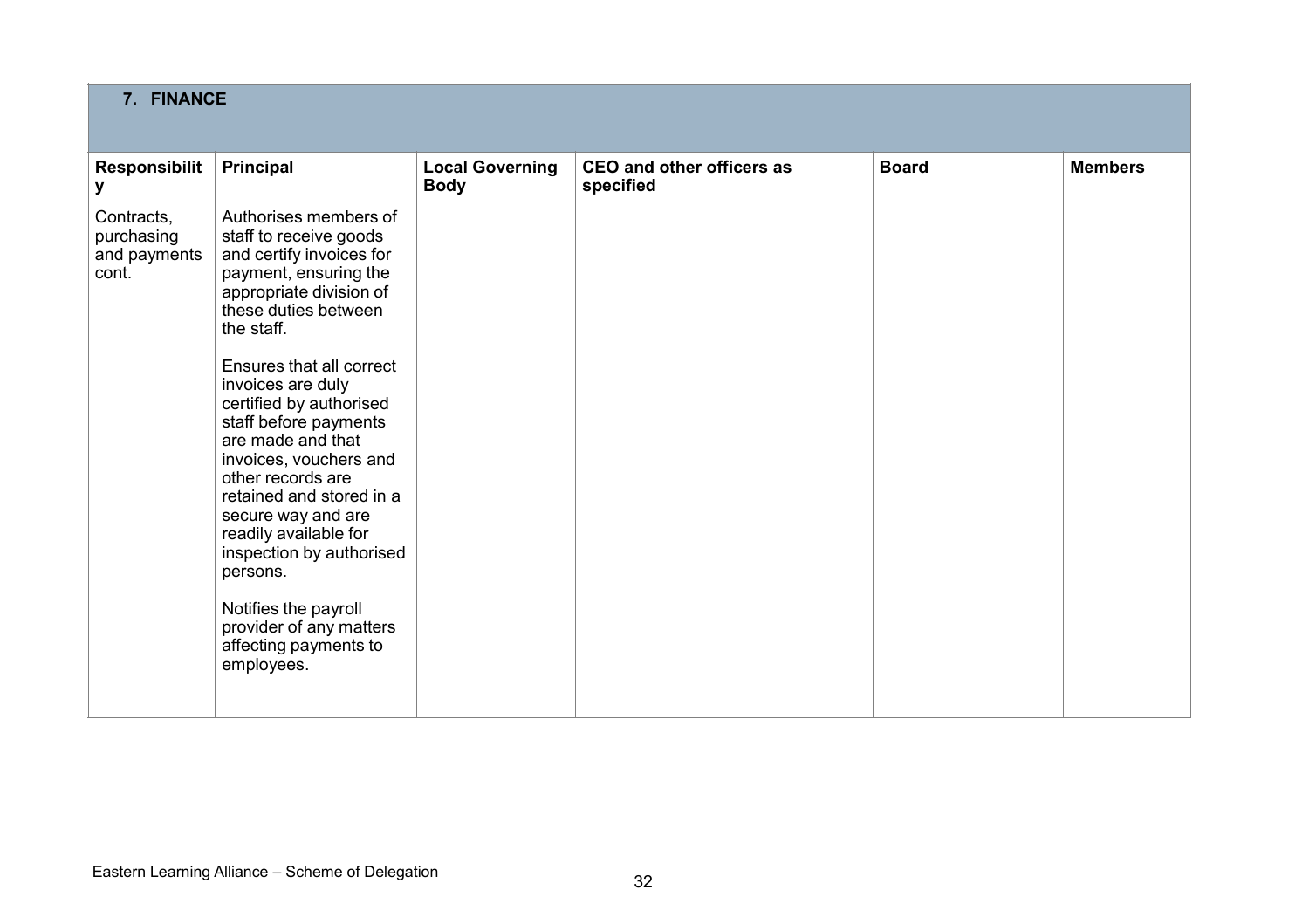| 7. FINANCE                                        |                                                                                                                                                                                                                                                                                                        |                                       |                                        |              |                |
|---------------------------------------------------|--------------------------------------------------------------------------------------------------------------------------------------------------------------------------------------------------------------------------------------------------------------------------------------------------------|---------------------------------------|----------------------------------------|--------------|----------------|
| <b>Responsibilit</b>                              | Principal                                                                                                                                                                                                                                                                                              | <b>Local Governing</b><br><b>Body</b> | CEO and other officers as<br>specified | <b>Board</b> | <b>Members</b> |
| Contracts,<br>purchasing<br>and payments<br>cont. | Maintains a Register of<br>Business Interests for all<br>governors and those<br>academy staff involved<br>in the short listing or<br>awarding of contracts.<br>Authorises the award of<br>contracts or purchases<br>of between £5,000 and<br>£30,000 where such<br>contracts are within the<br>budget. |                                       |                                        |              |                |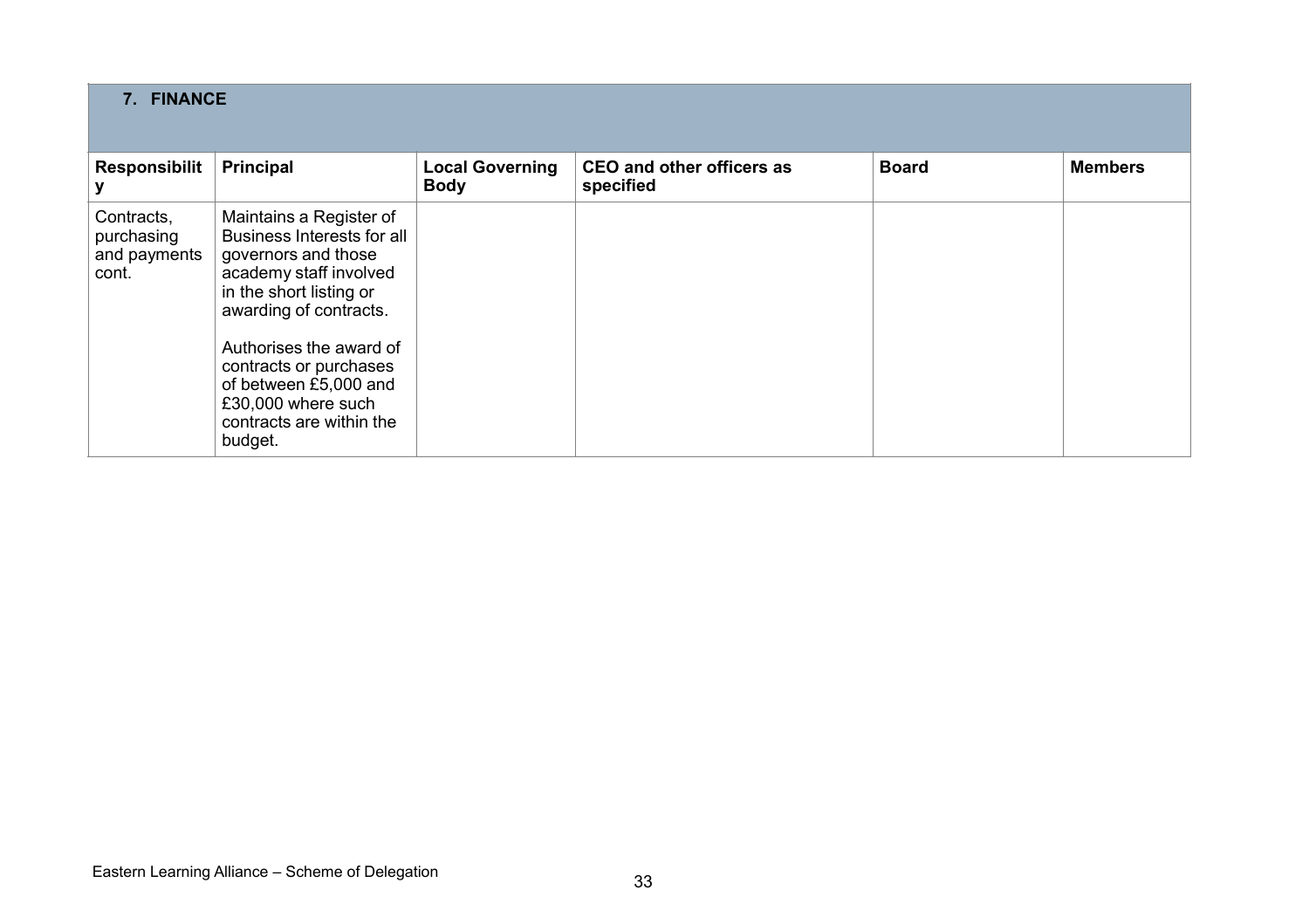| 7. FINANCE                          |                                                                                                                                                                                                                                                                                                                                                                                                                                                         |                                                                                                                             |                                                                                                                                                                                                                                                                                                                                                                                                                |                                                                                                                                                                                                                                                                                                                                                                                            |                |
|-------------------------------------|---------------------------------------------------------------------------------------------------------------------------------------------------------------------------------------------------------------------------------------------------------------------------------------------------------------------------------------------------------------------------------------------------------------------------------------------------------|-----------------------------------------------------------------------------------------------------------------------------|----------------------------------------------------------------------------------------------------------------------------------------------------------------------------------------------------------------------------------------------------------------------------------------------------------------------------------------------------------------------------------------------------------------|--------------------------------------------------------------------------------------------------------------------------------------------------------------------------------------------------------------------------------------------------------------------------------------------------------------------------------------------------------------------------------------------|----------------|
| <b>Responsibilit</b>                | <b>Principal</b>                                                                                                                                                                                                                                                                                                                                                                                                                                        | <b>Local Governing</b><br><b>Body</b>                                                                                       | <b>CEO and other officers as</b><br>specified                                                                                                                                                                                                                                                                                                                                                                  | <b>Board</b>                                                                                                                                                                                                                                                                                                                                                                               | <b>Members</b> |
| Income and<br>security of<br>Assets | Ensures the<br>arrangements for<br>collection of income,<br>ordering of goods and<br>services, payments and<br>security of assets are in<br>accordance with Trust<br>financial policy and<br>procedures.<br>Arranges for annual<br>independent checks of<br>assets and the asset<br>register.<br>Authorises the write off<br>of debts not collectable<br>between £1,000 and<br>£5,000 (Subject to limits<br>set by ESFA that require<br>ESFA approval). | Notifies the CEO if<br>they become aware<br>of anything that<br>could affect the<br>academy's<br>insurance<br>arrangements. | Arranges for adequate insurance<br>cover for each academy.<br>Maintains a permanent and<br>continuous asset register of all items<br>of furniture, equipment, vehicles and<br>plant held centrally.<br>Authorises the disposal of individual<br>items of equipment and materials<br>that have become surplus to<br>requirements, unusable or obsolete<br>with an original purchase value of<br>£5,000 or over. | Authorises the write off<br>of debts not collectable<br>over £5,000 (Subject to<br>limits set by ESFA that<br>require ESFA<br>approval).<br>Authorises the disposal<br>of individual items of<br>equipment and<br>materials owned by the<br>academy that have<br>become surplus to<br>requirements,<br>unusable or obsolete<br>with an original<br>purchase value in<br>excess of £10,000. |                |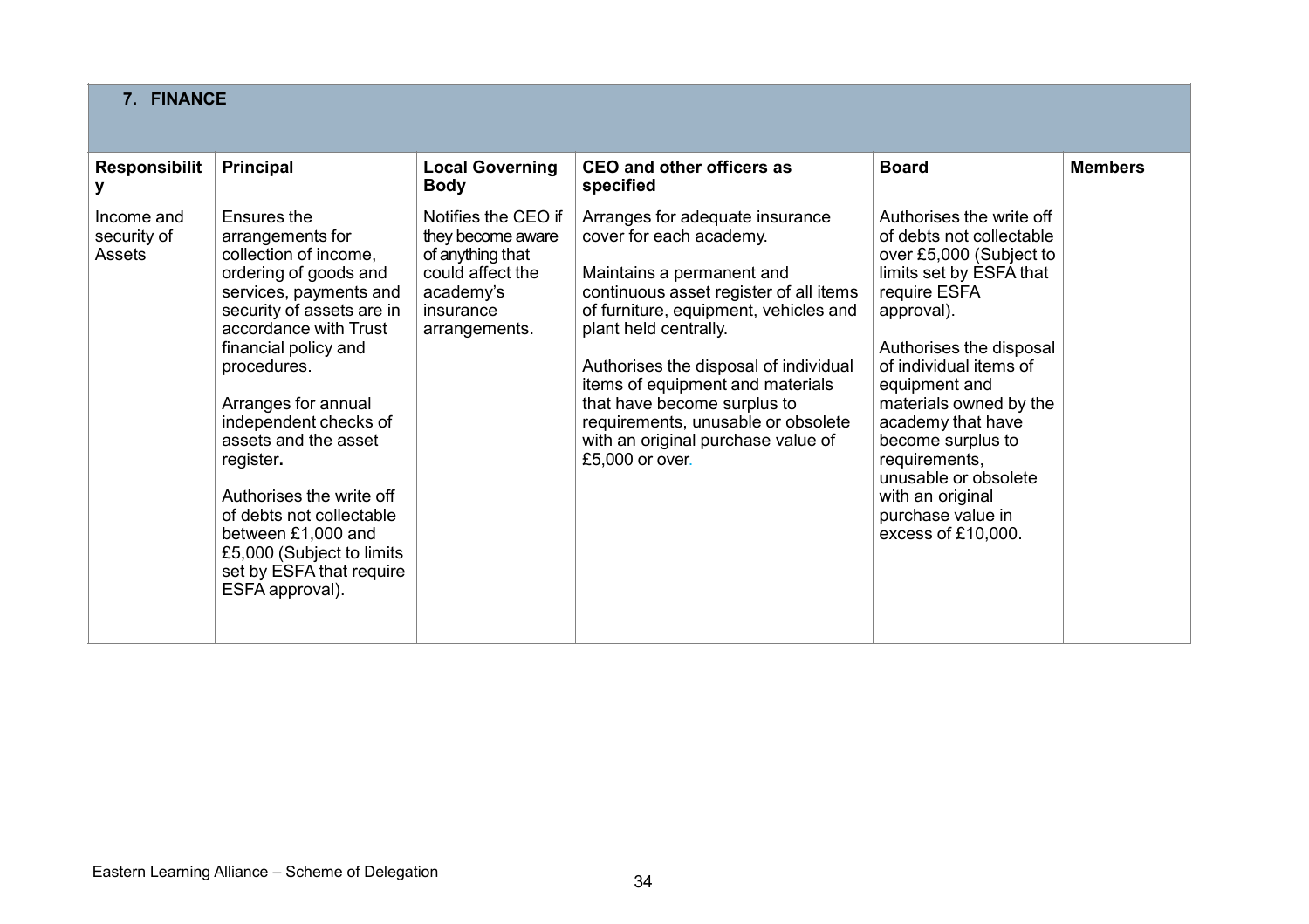| 7. FINANCE                                |                                                                                                                                                                                                                                                                                                                                                                                                                                                   |                                       |                                               |              |                |
|-------------------------------------------|---------------------------------------------------------------------------------------------------------------------------------------------------------------------------------------------------------------------------------------------------------------------------------------------------------------------------------------------------------------------------------------------------------------------------------------------------|---------------------------------------|-----------------------------------------------|--------------|----------------|
| Responsibilit<br>У                        | <b>Principal</b>                                                                                                                                                                                                                                                                                                                                                                                                                                  | <b>Local Governing</b><br><b>Body</b> | <b>CEO and other officers as</b><br>specified | <b>Board</b> | <b>Members</b> |
| Income and<br>security of<br>Assets cont. | Ensures proper security<br>is maintained at all times<br>for all buildings,<br>furniture, equipment,<br>vehicles, stocks, stores,<br>cash, information and<br>records etc. under his/<br>her control.<br>Ensures that all income<br>is accurately accounted<br>for and is promptly<br>collected and banked<br>intact.<br>Notifies the CEO and<br>LGB Chair of any<br>eventuality that could<br>affect the academy's<br>insurance<br>arrangements. |                                       |                                               |              |                |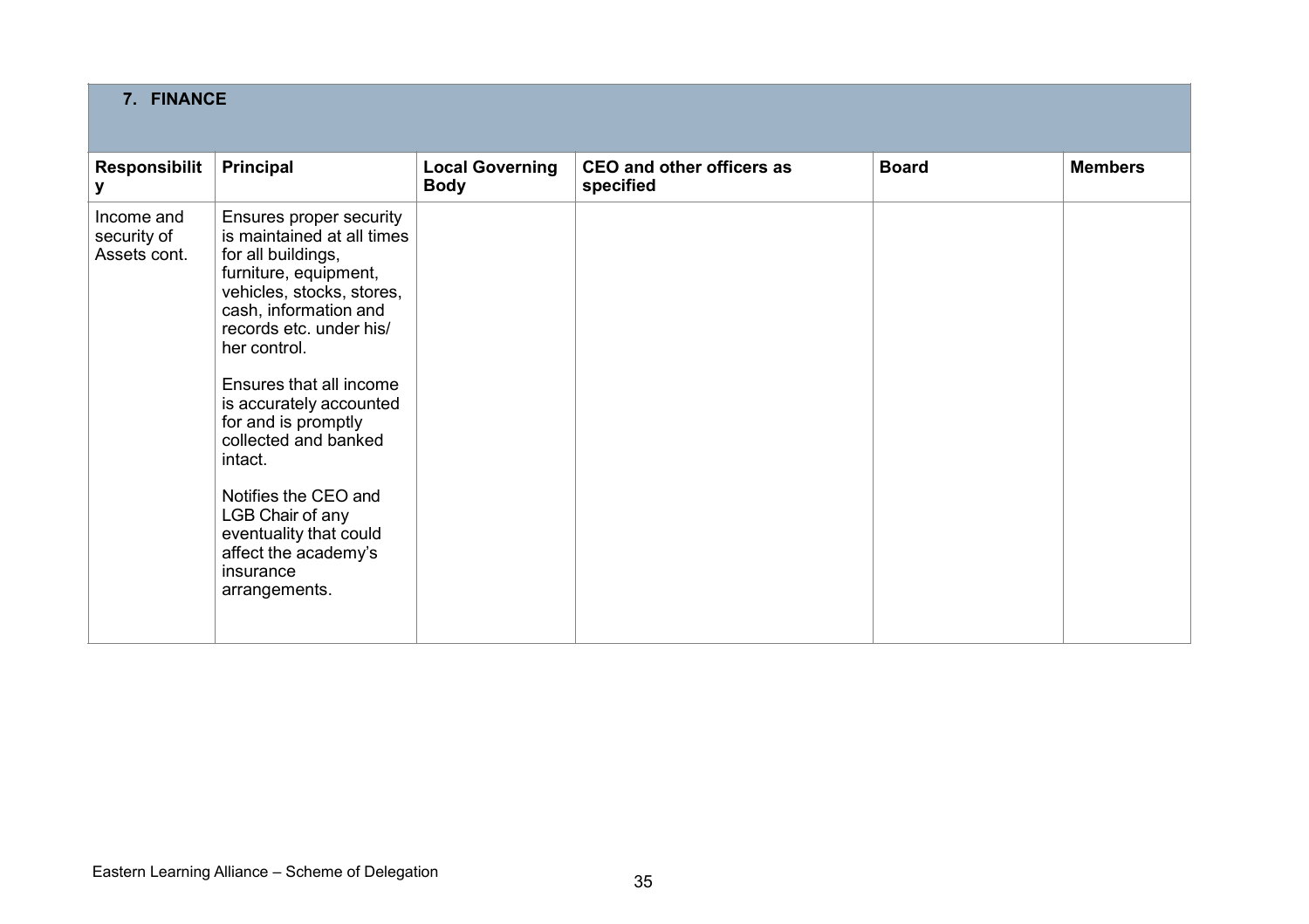| <b>AUTHORISATION LEVELS</b>                                                      |                                                  |                                                                                                                                       |  |  |  |
|----------------------------------------------------------------------------------|--------------------------------------------------|---------------------------------------------------------------------------------------------------------------------------------------|--|--|--|
| <b>Delegated Duty</b>                                                            | Value                                            | <b>Delegated Authority</b>                                                                                                            |  |  |  |
| Quotations and tendering for delegated items                                     | Up to £5,000                                     | One written quote - Principal                                                                                                         |  |  |  |
|                                                                                  | £5,000 to £30,000                                | Three written quotations are required - Principal                                                                                     |  |  |  |
|                                                                                  | £30,001 to £75,000                               | Formal invitations to tender against a detailed specification,<br>contract terms to a minimum of 4 suppliers. Approval by the<br>CEO. |  |  |  |
|                                                                                  | £75,001 to Public Procurement<br>Threshold       | Formal invitation to tender by advertisement/approved list to<br>at least 4 candidates. Approval by CEO.                              |  |  |  |
|                                                                                  | <b>Over Public Procurement Limit</b>             | Public Procurement advertising required, Board approval                                                                               |  |  |  |
| <b>Ordering Goods and Services (raising</b>                                      | Up to £5,000                                     | <b>Principal or Budget Holder</b>                                                                                                     |  |  |  |
| requisitions) for delegated items                                                | £5,000 to £30,000                                | Principal/Budget Holder/Finance Manager                                                                                               |  |  |  |
|                                                                                  | £30,000 to £75,000 or any non-<br>delegated item | Principal plus Chief Operating Officer                                                                                                |  |  |  |
|                                                                                  | Over £75,000                                     | CEO in conjunction with another Director                                                                                              |  |  |  |
| Signatories for cheques, BACS payment<br>authorisations and other bank transfers |                                                  | Two signatories in accordance with bank mandate                                                                                       |  |  |  |
| Signatories for ESFA grant claims and<br><b>ESFA</b> returns                     |                                                  | Two signatories (or as required by ESFA) from:<br>Principal/CEO<br>Director of Finance (or equivalent)<br>CEO                         |  |  |  |
| Virement of budget provision between budget                                      | Up to £10,000                                    | Principal                                                                                                                             |  |  |  |
| heads (for delegated items)                                                      | Over £10,000                                     | CEO                                                                                                                                   |  |  |  |
|                                                                                  | Over £50,000                                     | <b>Board</b>                                                                                                                          |  |  |  |
| Disposal of assets                                                               | Up to £5,000                                     | CEO                                                                                                                                   |  |  |  |
|                                                                                  | Over £10,000                                     | <b>Board</b>                                                                                                                          |  |  |  |